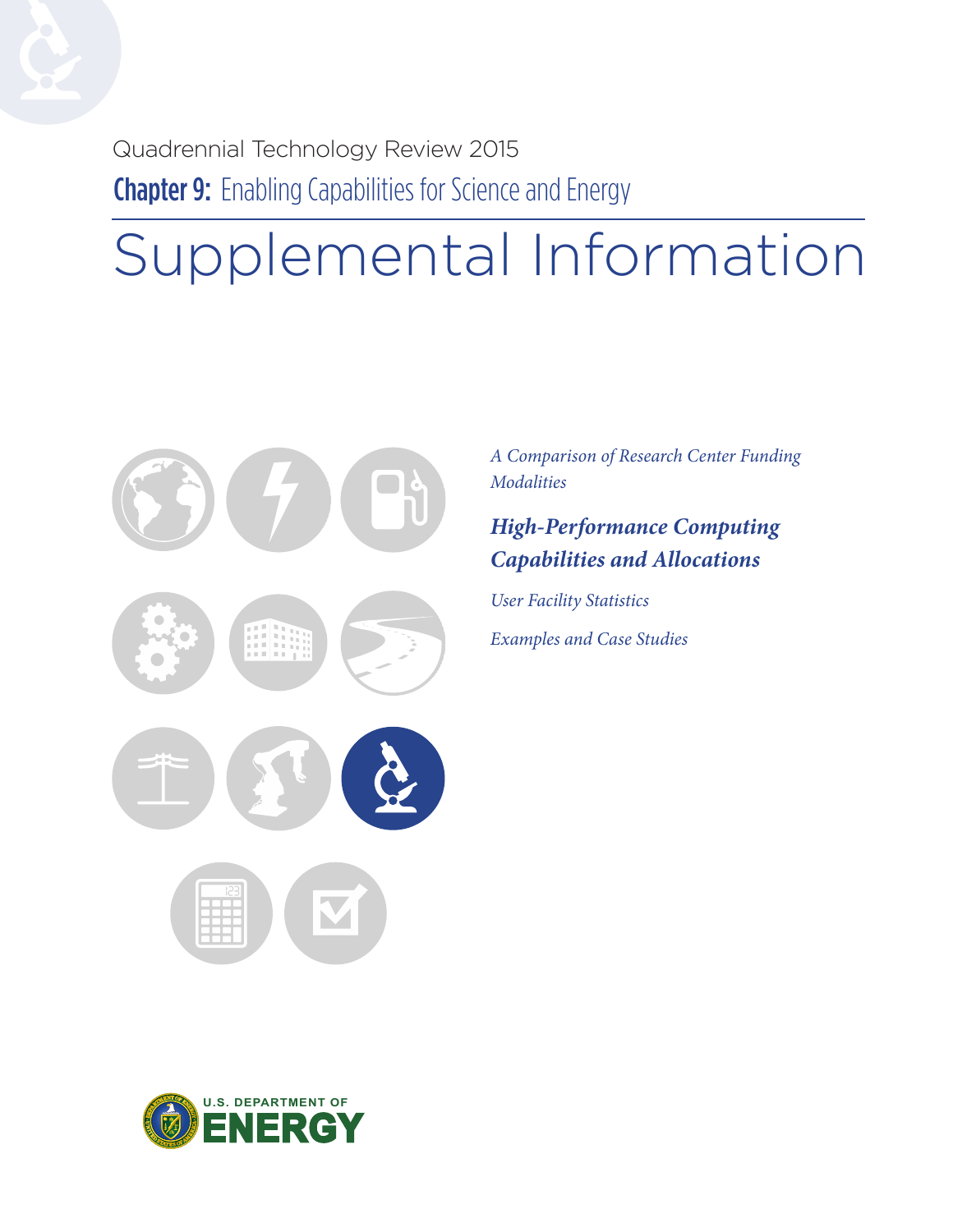### Quadrennial Technology Review 2015

# High Performance Computing Capabilities and Resource Allocations

# **Chapter 9:** Enabling Capabilities for Science and Energy

#### **High Performance Computing Capabilities**

The Department of Energy (DOE) laboratories integrate high performance computing (HPC) capabilities into their energy, science, and national security missions. Within the Office of Science (DOE-SC), HPC systems are classified as either leadership-class machines, reserved for computational challenges requiring massive parallelization, or production-class machines, used for computational problems that do not require the unique capabilities of the leadership-class machines. The two DOE-SC-supported computers in Table 1, Titan and Mira, are classified as leadership-class machines. The relative ranking of the top supercomputers in the world is updated twice annually as part of the Top 500 list [\(www.top500.org\)](http://www.top500.org).<sup>1</sup> Computational performance for each system is determined using the LINPACK Benchmark, which measures the speed with which the computer

| <b>Ranking</b> | Name       | <b>Computing performance</b><br>(PFlops) | Research facility/university/company                            | <b>Country</b> | Year entering<br>service |
|----------------|------------|------------------------------------------|-----------------------------------------------------------------|----------------|--------------------------|
| 1              | Tianhe-2   | 33.9                                     | National Super Computer Center<br>(Guangzhou)                   | China          | 2013                     |
| $\overline{2}$ | Titan      | 17.6                                     | <b>Oak Ridge National Laboratory</b>                            | <b>US</b>      | 2012                     |
| 3              | Sequoia    | 17.2                                     | <b>Lawrence Livermore National</b><br>Laboratory                | <b>US</b>      | 2011                     |
| 4              | K computer | 10.5                                     | RIKEN Advanced Institute for<br>Computational Science (AICS)    | Japan          | 2011                     |
| 5              | Mira       | 8.6                                      | <b>Argonne National Laboratory</b>                              | <b>US</b>      | 2012                     |
| 6              | Trinity    | 8.1                                      | Los Alamos National Laboratory/<br>Sandia National Laboratories | <b>US</b>      | 2015                     |
| 7              | Piz Daint  | 6.3                                      | Swiss National Supercomputing Centre<br>(CSCS)                  | Switzerland    | 2012                     |
| 8              | Hazel Hen  | 5.6                                      | Hochstleistungsrechenzentrum<br>(HLRS)                          | Germany        | 2014                     |
| 9              | Shaheen II | 5.5                                      | King Abdullah University of Science<br>and Technology (KAUST)   | Saudi Arabia   | 2015                     |
| 10             | Stampede   | 5.2                                      | Texas Advanced Computing Center                                 | <b>US</b>      | 2012                     |

**Table 1** The top 10 supercomputers in the world as of November 2015. The computers supported by the DOE are listed in **bold**.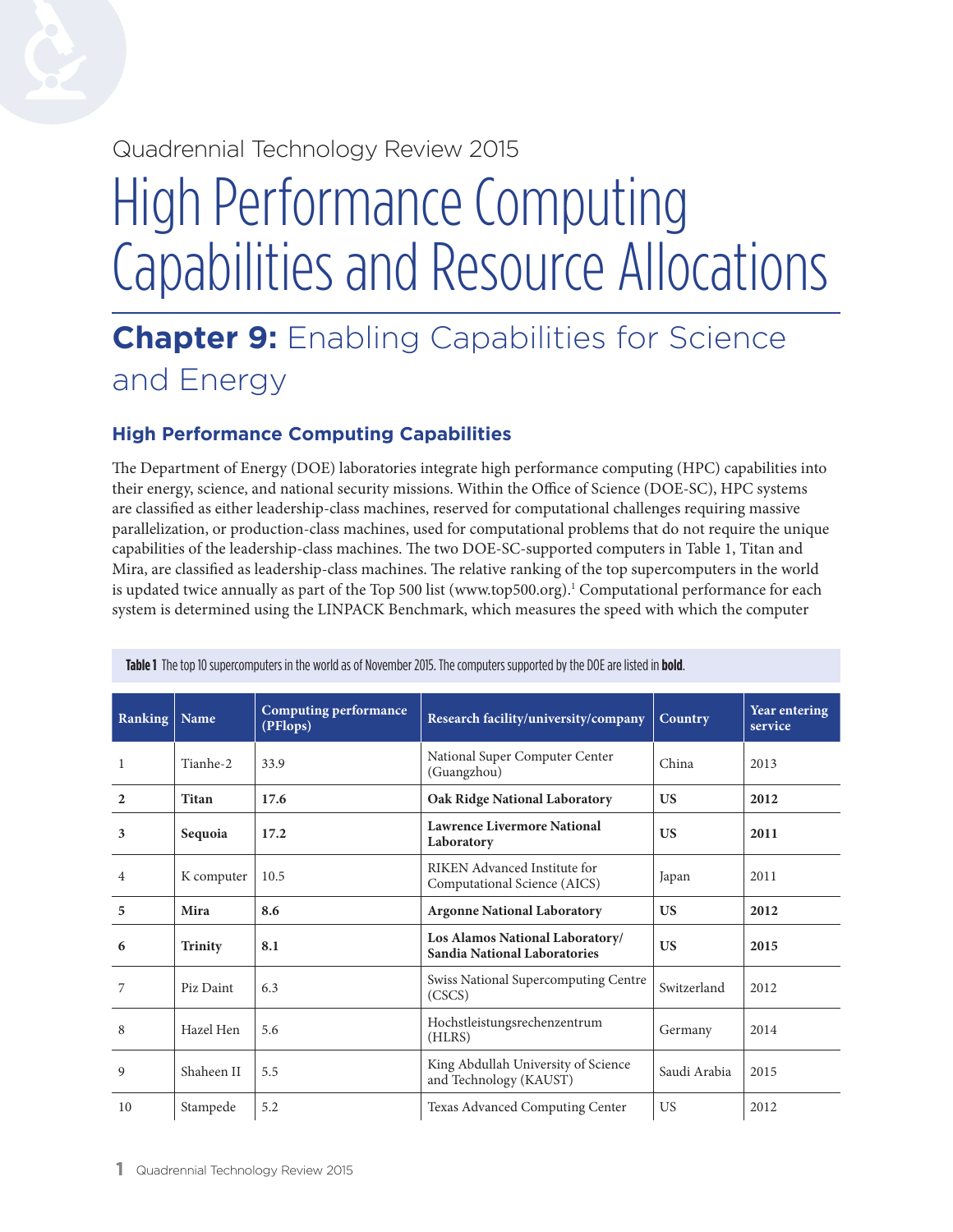solves a dense system of linear equations. Because this task is included in many simulations, the LINPACK benchmark has achieved wide acceptance as a measure of computational performance. However, it is generally recognized that LINPACK does not capture all of the operations involved in advanced simulation and should not be considered to be an absolute measure of system performance.

The DOE hosts substantial high performance computing capacity at its national laboratories that is utilized in a manner similar to the DOE-SC production-class machines described above. These machines are typically easier to use than the massively-parallel leadership class machines listed in Table 1. A list of DOE machines ranked between 12 and 300 in the world is given in Table 2.

**Table 2** High performance computers supported by the Department of Energy that are ranked between 12 and 300 in the world at the time of publication of the current Top 500 list (November 2015).

| Ranking  | Name                | Computing<br><b>Performance (PFlops)</b> | <b>Research Facility</b>                                                    | <b>Year Entering</b><br><b>Service</b> |
|----------|---------------------|------------------------------------------|-----------------------------------------------------------------------------|----------------------------------------|
| 12       | Vulcan              | 4.293                                    | Lawrence Livermore National Laboratory                                      | 2012                                   |
| 27       | Cascade             | 2.539                                    | Pacific Northwest National Laboratory                                       | 2013                                   |
| 40       | Edison              | 1.654                                    | Lawrence Berkeley National Laboratory                                       | 2014                                   |
| $65^{3}$ | Cielo               | 1.110                                    | Los Alamos National Laboratory                                              | 2011                                   |
| $72^{4}$ | Hopper              | 1.054                                    | Lawrence Berkeley National Laboratory                                       | 2010                                   |
| 106      | Zin                 | 0.773                                    | Lawrence Livermore National Laboratory                                      | 2011                                   |
| 120      | Cetus               | 0.715                                    | Argonne National Laboratory                                                 | 2012                                   |
| 142      | Gaea C <sub>2</sub> | 0.565                                    | NOAA/Oak Ridge National Laboratory<br>(Administered by Oak Ridge for NOAA)  | 2011                                   |
| 161      | Sky Bridge          | 0.533                                    | Sandia National Laboratories                                                | 2015                                   |
| 170      | Falcon              | 0.511                                    | Idaho National Laboratory                                                   | 2014                                   |
| 212      | Red Sky             | 0.433                                    | Sandia National Laboratories/National Renewable<br><b>Energy Laboratory</b> | 2010                                   |
| 232      | <b>HPCEE</b>        | 0.413                                    | National Energy Technology Laboratory                                       | 2012                                   |
| 271      | Vesta               | 0.358                                    | Argonne National Laboratory                                                 | 2012                                   |
| 281      | Cab                 | 0.347                                    | Lawrence Livermore National Laboratory                                      | 2012                                   |
| 282      | Luna                | 0.347                                    | Los Alamos National Laboratory                                              | 2011                                   |
| 295      | Pecos               | 0.337                                    | Sandia National Laboratories                                                | 2012                                   |

#### Allocation Mechanisms

Computational time at the DOE-SC Office of Advanced Scientific Computing Research (SC-ASCR) scientific user facilities is allocated on a competitive basis. This occurs through multiple mechanisms. At the two leadership computing facilities, time is allocated through three programs: the ASCR Leadership Computing Challenge (ALCC), the Innovative & Novel Computational Impact on Theory & Experiment (INCITE) program, and director's discretionary (DD) awards. ALCC awards account for 30% of the time at these facilities, while INCITE accounts for 60% of the time. Director's discretionary awards account for the remaining 10%.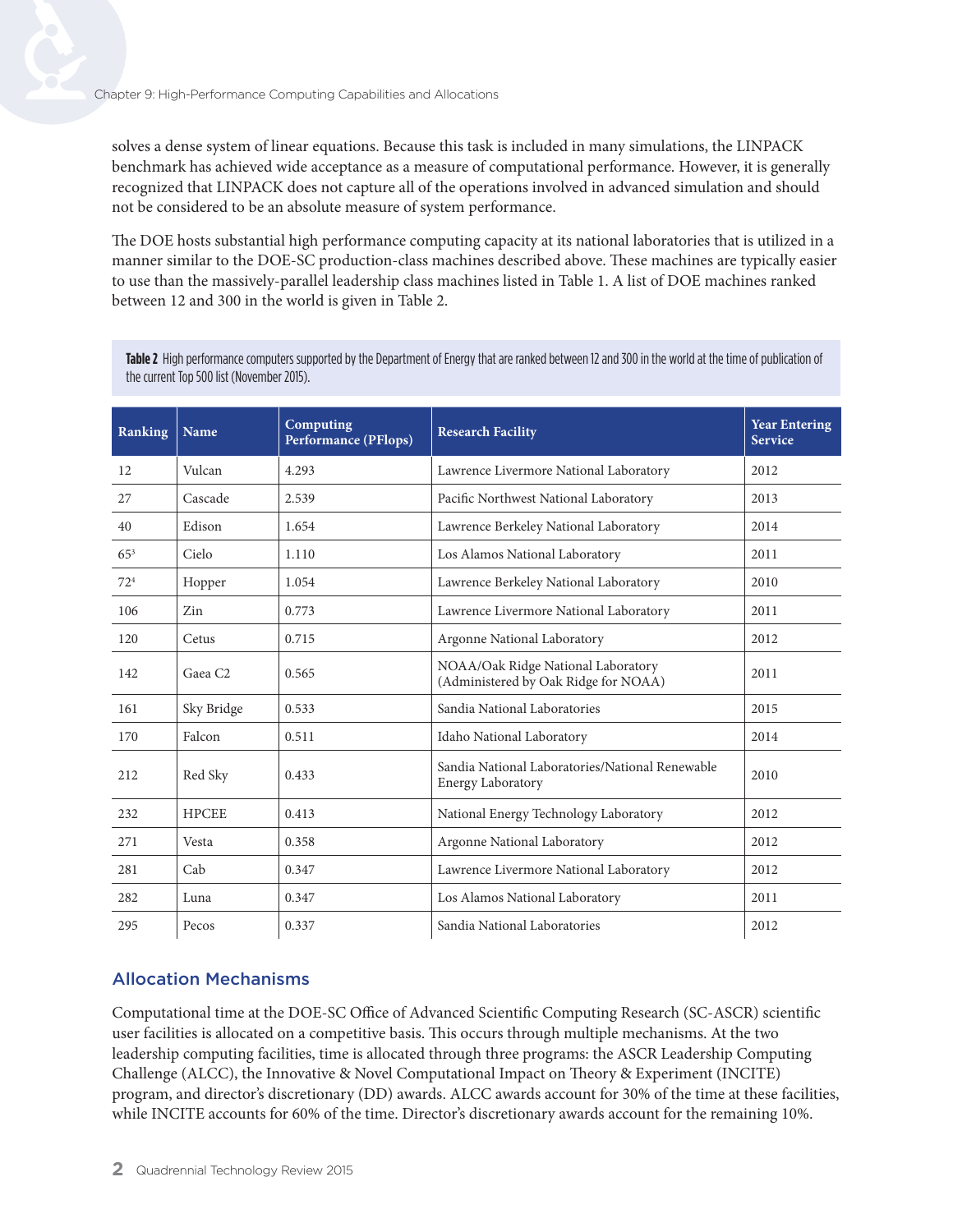Because NERSC exists to provide capacity computing for Office of Science programs, the distribution of time is different from the leadership facilities. At NERSC, 80% of the computational time is reserved for the Energy Research Computing Allocations Process (ERCAP). ERCAP supports the computational needs of the 6 Office of Science programs and the SBIR/STTR program. This program typically supports 600-700 projects, but with individual allocations less than those seen in ALCC or INCITE. 10% of the time at NERSC is reserved for ALCC, and 10% for Director's Discretionary awards.

#### ASCR Leadership Computing Challenge (ALCC)

ALCC provides single-year allocations to research that either contributes directly to the DOE missions in energy, science, environmental management, and stockpile stewardship, or broadens the community of researchers capable of using leadership computing resources. This can include both DOE-supported research and relevant research supported through other public and private funding sources.

The review process is managed by the Office of Advanced Scientific Computing Research (SC-ASCR) within the DOE-SC. Because the program is intended to cover the entire DOE mission, priority areas are developed jointly with relevant DOE offices, including Energy Efficiency and Renewable Energy (DOE-EERE), Nuclear Energy, Fossil Energy, Environmental Management, and all DOE-SC offices. During the 2015 review cycle, the following areas were prioritized:

- **Advancing energy efficiency and the clean energy agenda**
- Ensuring nuclear reactor safety and effective environmental management of nuclear waste
- **Enabling mesoscale materials science**
- Enabling and performing predictive simulation of chemical processes
- **Shimulating the Dark Universe, Understanding the High Energy Higgs sector, Lattice Gauge theories** probing beyond the Standard Model and other topics of importance to the DOE High Energy Physics Program
- Enabling Lattice QCD, other simulations of low energy nuclear physics, or simulations of nuclear astrophysics problems. Problems relevant to experimental research programs at DOE Nuclear Physics facilities are of particular interest
- Advancing a robust predictive understanding and capability across scales and systems for Climate Science
- Advancing Earth Science, Environmental Science, and Subsurface Technology particularly as relates to energy resources, the carbon cycle and sequestration, and environmental management
- **Developing new solutions for Big Data intersections with leadership computing**
- **B** Broadening the community of researchers capable of using next generation leadership computing resources
- Exploring new frontiers in physical, biological, and computational science

ALCC awards are single-year awards determined by peer review from scientists across the academic, industrial, and federal research communities, as well as input from relevant DOE programs. Awards are made through an annual review cycle, with additional hours reserved for urgent projects that may emerge between annual review cycles. In 2015, 43 awards were made for a total of three billion processor hours. While Table 9.3 in QTR, Chapter 9, *Enabling Capabilities for Science and Energy* indicates awards made with specific relevance to energy technology, a complete list of supported projects is included in Tables 3 and 4.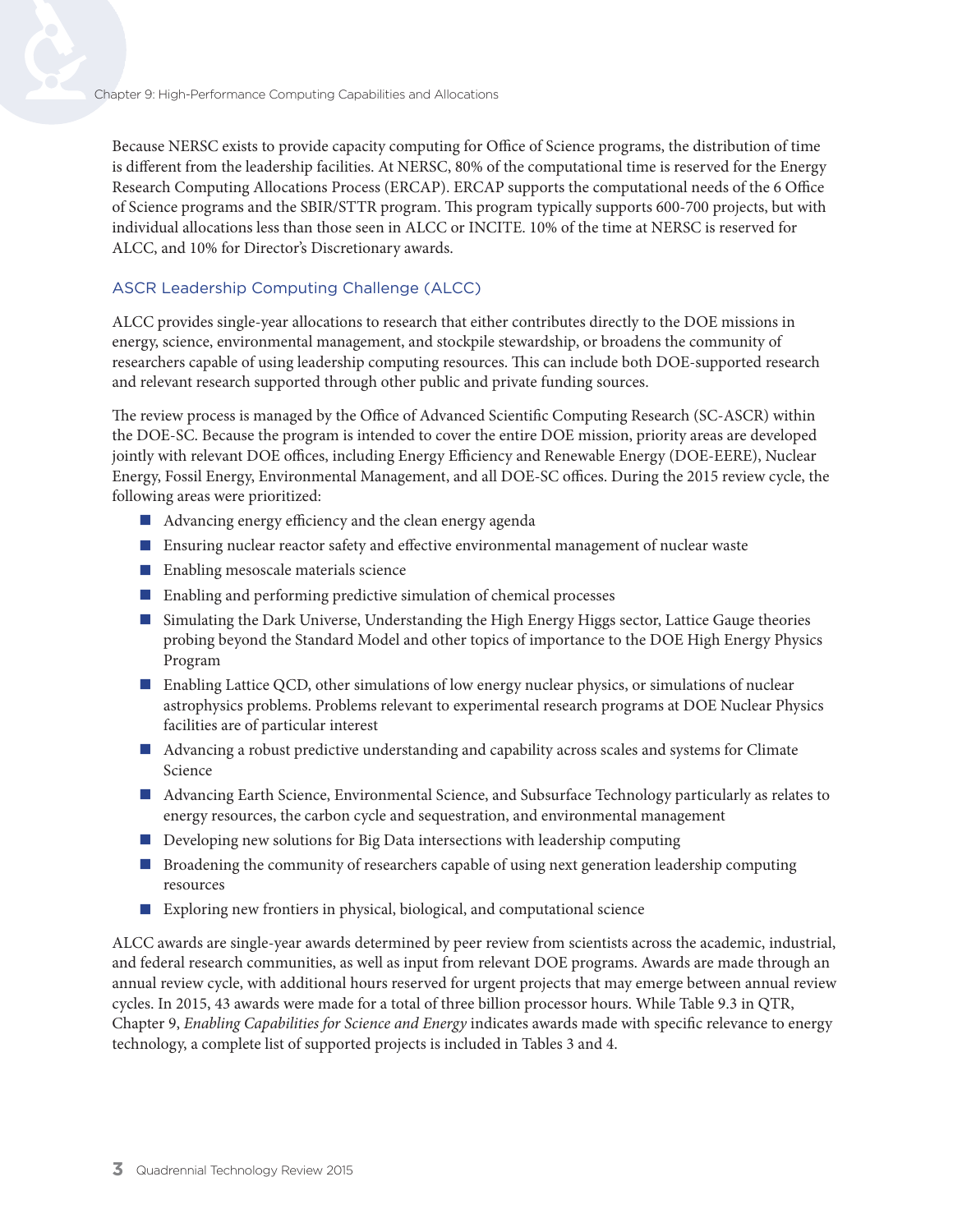| <b>Science Area</b>             | <b>Project Title</b>                                                                                                                                 | <b>Institution</b>                |
|---------------------------------|------------------------------------------------------------------------------------------------------------------------------------------------------|-----------------------------------|
| Climate Science                 | Delivering the Department of Energy's Next-Generation High Resolution Earth<br>System Model                                                          | ORNL                              |
|                                 | Cloud-System Simulations with a Multiscale Nonhydrostatic Global Atmospheric<br>Model                                                                | <b>LBNL</b>                       |
|                                 | Credible Predictive Simulation Capabilities for Advanced Clean Energy Technology<br>Development through Uncertainty Quantification                   | <b>ALPEMI</b><br>Consulting, LLC  |
|                                 | Advancing Internal Combustion Engine Simulations using Sensitivity Analysis                                                                          | <b>ANL</b>                        |
|                                 | System-level LES of High-efficiency Gas Turbine Combustors to Advance Low-<br>emission Combustion Technology                                         | GE Co.                            |
|                                 | Computational Design of Novel Multiscale Concrete Rheometers                                                                                         | <b>NIST</b>                       |
| Computational<br>Fluid Dynamics | Chombo-Crunch: Modeling Pore Scale Reactive Transport Processes Associated with<br>Carbon Sequestration                                              | <b>LBNL</b>                       |
| (CFD)                           | Large Eddy Simulation and Direct Numerical Simulation of Fluid Induced Loads on<br>Reactor Vessel Internals                                          | Westinghouse<br>Electric Corp.    |
|                                 | Multi-Scale Modeling of Rotating Stall & Geometric Optimization                                                                                      | Dresser-Rand, Inc.                |
|                                 | Large-Eddy Simulation of Turbine Internal Cooling Passages                                                                                           | GE, Inc.                          |
|                                 | Simulating Multiphase Heat Transfer in a Novel Receiver for Concentrating Solar<br>Power (CSP) Plants                                                | UC Boulder                        |
|                                 | Validation of RAP/HRRR for the Wind Forecast Improvement Project II                                                                                  | <b>NOAA</b>                       |
|                                 | Delivering Advanced Modeling & Simulation for Nuclear Energy Applications                                                                            | ORNL                              |
| Nuclear                         | High-fidelity Computations of Fuel Assemblies Subjected to Seismic Loads                                                                             | GWU                               |
| Engineering                     | Toward a Longer-life Core: Thermal-hydraulic CFD Simulations of Deformed Fuel<br>Assemblies                                                          | <b>ANL</b>                        |
|                                 | Anomalous Density Properties and Ion Solvation in Liquid Water: A Path-Integral Ab<br>Initio Study                                                   | Princeton<br>University           |
|                                 | Predictive Modeling of Functional Nanoporous Materials                                                                                               | University of<br>Minnesota        |
|                                 | Computational Design of Interfaces for Photovoltaics                                                                                                 | Tulane University                 |
|                                 | Understanding Helium-Hydrogen Plasma Mediated Tungsten Surface Response to<br>Predict Fusion Plasma Facing Component Performance in ITER             | University of<br>Tennessee        |
| Materials Science               | First Principles Large Scale Simulations of Interfaces for Energy Conversion and Storage                                                             | University of<br>Chicago          |
|                                 | Prediction of Morphology and Charge-transfer Properties in Bulk Material and at<br>Donor/Acceptor Interfaces of Thin-film Organic Photovoltaic Cells | <b>UCLA</b>                       |
|                                 | PT-symmetric Quantum Mechanics for Real-time Electron Transport Simulations                                                                          | <b>GWU</b>                        |
|                                 | Introducing Carriers and Control Polaronic States in Energy-related Complex Solids                                                                   | University of<br>Colorado Boulder |
|                                 | Large Scale Ab-initio Simulation of Crystalline Defects in Mg-alloys                                                                                 | Caltech                           |

#### **Table 3** 2015 ALCC Awards in Climate Science, Computational Fluid Dynamics, Nuclear Engineering, and Materials Science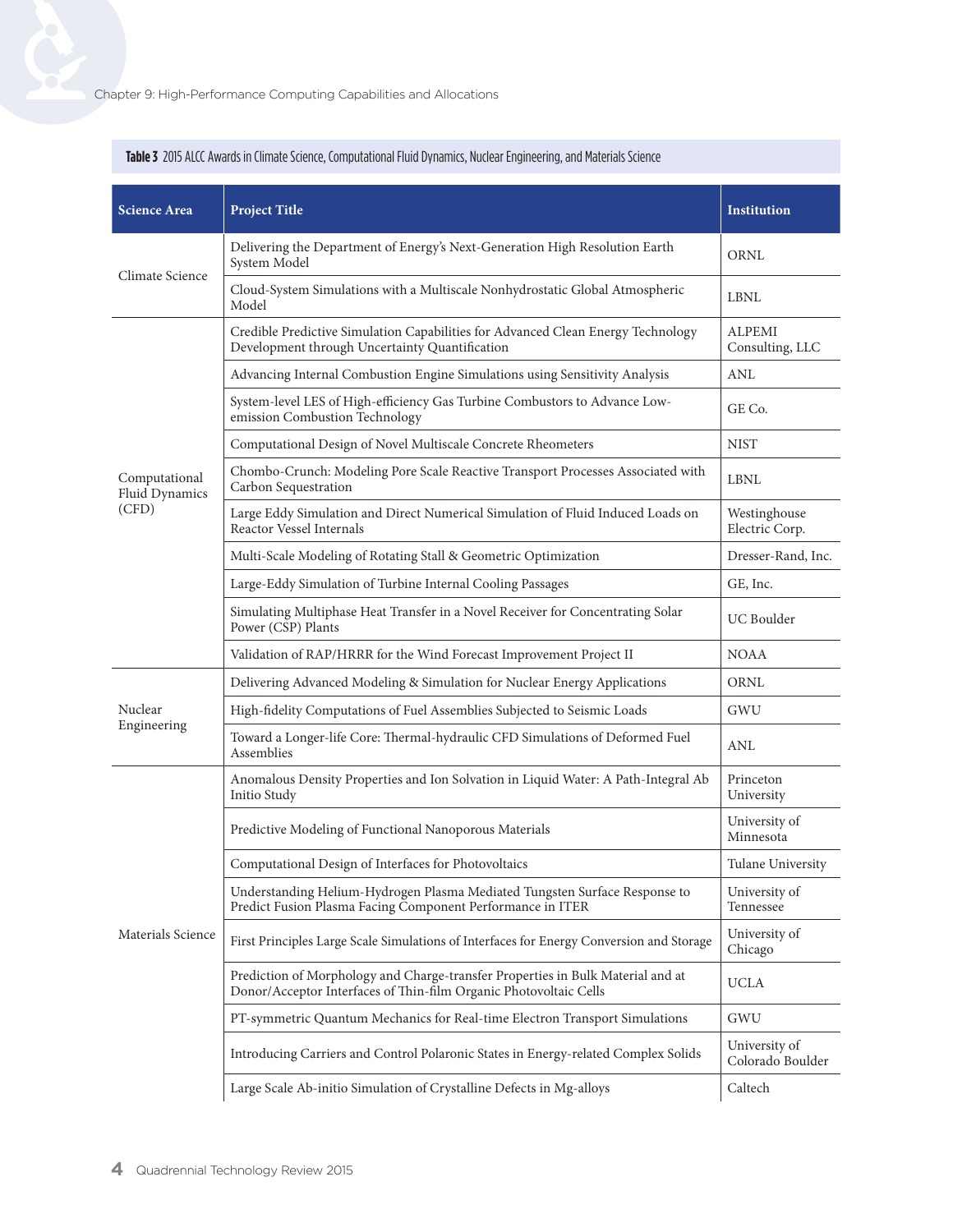| <b>Science Area</b>         | <b>Project Title</b>                                                                                                           | <b>Institution</b>              |
|-----------------------------|--------------------------------------------------------------------------------------------------------------------------------|---------------------------------|
| Molecular                   | Developing Hyper-catalytic Enzymes for Renewable Energy                                                                        | <b>ORNL</b>                     |
| Biophysics                  | Molecular Dynamics Studies of Biomass Degradation in Biofuel Production                                                        | <b>UIUC</b>                     |
|                             | Probing Novel Physics using Nucleon Matrix Elements                                                                            | <b>LANL</b>                     |
|                             | Multi-Neutron Forces from QCD                                                                                                  | <b>MIT</b>                      |
| Nuclear Physics             | In Search of the Elusive Glue of Quantum Chromodynamics                                                                        | <b>I</b> efferson<br>Laboratory |
|                             | Three-dimensional Simulations of Core-collapse Supernovae from High-mass<br>Progenitor Stars                                   | <b>ORNL</b>                     |
|                             | Hadronic Light-by-light Scattering Contribution to the Muon Anomalous Magnetic<br>Moment from Lattice QCD with Chiral Fermions | University of<br>Connecticut    |
| High Energy<br>Physics      | Cosmic Frontier Computational End-station                                                                                      | <b>ANL</b>                      |
|                             | An End-Station for Intensity and Energy Frontier Experiments and Calculations                                                  | <b>ANL</b>                      |
|                             | Modeling RF-induced Sheath E                                                                                                   | Tech-X Corp.                    |
| Fusion and<br>Plasma Energy | Dynamics of Magnetic Fields in High-Energy-Density Plasmas from Fusion to<br>Astrophysics                                      | Princeton<br>University         |
|                             | Validation Simulations of Macroscopic Burning-plasma Dynamics                                                                  | Tech-X Corp.                    |
|                             | Hobbes: Operating System and Runtime Research for Extreme Scale                                                                | <b>SNL</b>                      |
|                             | Performance Analysis, Modeling and Scaling of HPC Applications and Tools                                                       | <b>LLNL</b>                     |
|                             | XPRESS Program Environment Testing at Scale                                                                                    | <b>SNL</b>                      |
| Computer and                | Exploring Quantum Optimizers via Classical Supercomputing                                                                      | <b>USC</b>                      |
| Data Science                | Enabling Next-Generation Light Source Data Analysis through Massive Parallelism                                                | ${\rm LBNL}$                    |
|                             | Demonstration of the Scalability of Programming Environments By Simulating Multi-<br>Scale Applications                        | Leidos, Inc.                    |
|                             | Portable Application Development for Next Generation Supercomputer Architectures                                               | <b>ORNL</b>                     |

#### **Table 4** 2015 ALCC Awards in Molecular Biophysics, Nuclear Physics, High Energy Physics, Fusion and Plasma Energy, and Computer And Data Science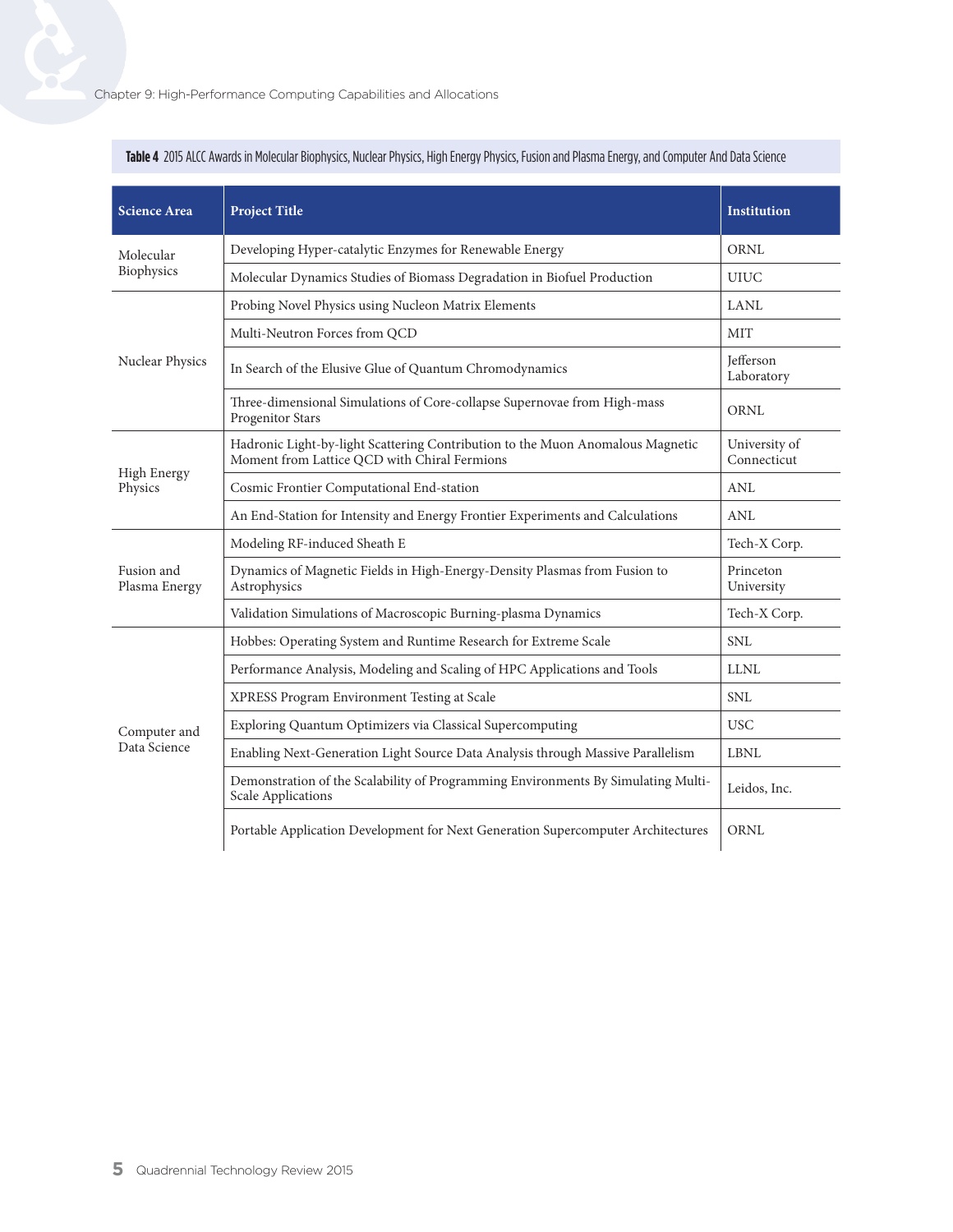#### Innovative & Novel Computational Impact on Theory & Experiment (INCITE)

INCITE is the primary means by which the larger scientific community gains access to the DOE-SC leadershipclass computers, Titan and Mira. The INCITE program is specifically targeted towards the most intensive computational challenges that fully utilize the capabilities of leadership class computing. These include problems that address "grand challenges" in science and engineering regardless of discipline or relevance to the DOE missions (see the QTR 2015 report, Section 9.6.1). The INCITE program awards approximately 5.8 billion core hours annually based on peer review of the proposals. In opening the leadership class facilities to both DOE and non-DOE research areas, INCITE is acting in accordance with the Department of Energy High-End Computing Revitalization Act of 2004,<sup>2</sup> which directs the DOE to provide the entire scientific community with access to leadership computing capabilities.

In addition to being open to all science and engineering disciplines, INCITE differs in scope from ALCC. INCITE allocations are significantly larger than ALCC allocations. For the 2015 ALCC allocations listed in Tables 3 and 4, the 1-year allocations ranged from 5 to 175 million processor hours, with an average of 67 million hours. The 2015 INCITE projects ranged from 13 to 280 million processor hours per year over the three year life of the projects, with an average of 104 million processor hours per year. The projects are also expected to be massively parallel simulations, using 20% or more of the processors of a leadership-class computer for a single run. This is done to ensure that these resources are available for projects that can most effectively use these capabilities. The INCITE process includes a review of the computational readiness of any project, designed to ensure that the code is ready to take advantage of the massively parallel architecture of the platform, as well as additional capabilities such as Titan's graphics processing unit (GPU) accelerators.

A complete list of the 2015 INCITE projects is included in Tables 5 and 6. The projects are organized by scientific and engineering disciplines: biology, biological sciences, chemistry, computer science, earth science, engineering, materials science, and physics.

The important role the INCITE program plays in fulfilling the DOE energy mission is seen in multiple projects. For example, research in advanced materials for energy applications include modeling new materials for lithium-air batteries (ANL) and simulating heterogeneous interfaces in solar cells (University of Chicago). Simulations of chemical processes within energy systems include the simulation of turbulent combustion that could enable fuel-flexible gas turbines (SNL). Computational fluid dynamics at the leadership-class computing scale is being used to simulate a range of engineering systems, including energy-efficient aircraft (University of Colorado Boulder) and the design of advanced combustion turbines (GE, Inc.).

Leadership-class computing at the INCITE level is also used within the DOE science mission. Applications include climate research (SNL and UCAR), enabling computer science (ANL, LBNL, and BNL), and a broad range of physics simulations.

Finally, many science challenges outside of the DOE mission are being advanced through DOE leadership computing capabilities. Topics include the behavior of human skin (Temple University), energy conversion processes occurring within the cell (UIUC), simulation of the mechanics of sickle-cell anemia (Brown University), assessment of earthquake risk in the Los Angeles area (USC), and novel cancer therapies (HZDR).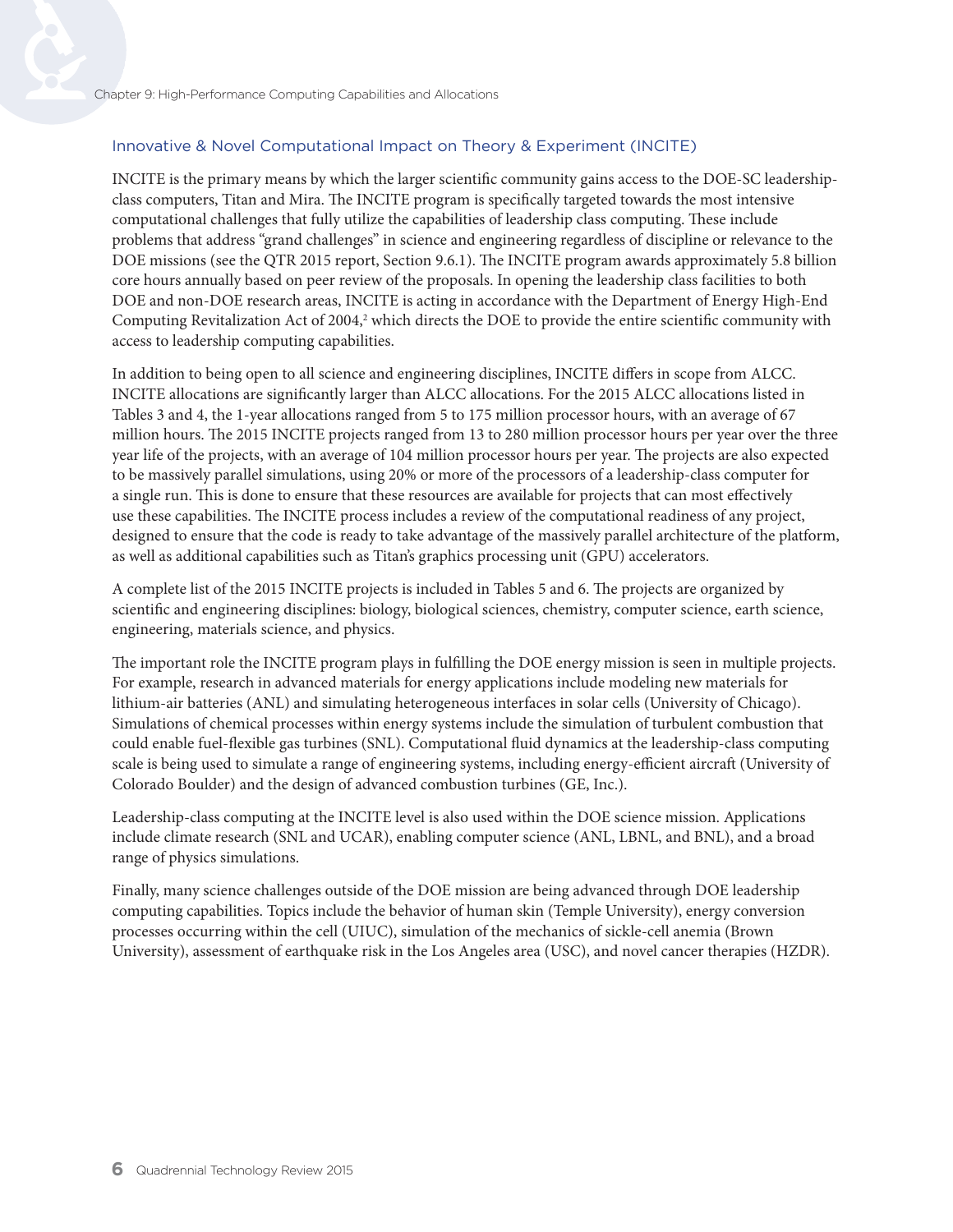| <b>Discipline</b>      | <b>Title</b>                                                                        | <b>Lead Institution</b>     | Processor<br>Hours $(M)$ |
|------------------------|-------------------------------------------------------------------------------------|-----------------------------|--------------------------|
|                        | Designing O <sub>2</sub> Tolerant Hydrogenases                                      | Stanford University         | 13                       |
|                        | <b>Biological Sciences</b>                                                          | Temple University           | 92                       |
| Biology &              | Simulation of Fundamental Energy Conversion Processes in the<br>Cell                | <b>UIUC</b>                 | 150                      |
| Biological<br>Sciences | Characterizing Large-Scale Structural Transitions in Membrane<br>Transporters       | <b>UIUC</b>                 | 96                       |
|                        | Multiscale Simulations of Human Pathologies                                         | <b>Brown University</b>     | 70                       |
|                        | Studies of Large Conformational Changes in Biomolecular<br>Machines                 | University of Chicago       | 120                      |
|                        | Towards Breakthroughs in Protein Structure Calculation and<br>Design                | University of<br>Washington | 80                       |
|                        | <b>Catalyst Support Interactions</b>                                                | Stanford University         | 50                       |
|                        | DNS of Turbulent Combustion Towards Fuel-Flexible Gas<br>Turbines and IC Engines    | <b>SNL</b>                  | 106                      |
| Chemistry              | First-Principles Simulations of High-Speed Combustion and<br>Detonation             | University of Chicago       | 150                      |
|                        | Computational Actinide Chemistry: Reliable Predictions and<br>New Concepts          | University of Alabama       | 150                      |
|                        | Large-scale Coupled-Cluster Calculations of Supramolecular<br>Wires                 | Aarhus University           | 48                       |
|                        | Dynamic and Adaptive Parallel Programming for Exascale<br>Research                  | $\operatorname{BNL}$        | 15                       |
| Computer<br>Science    | Performance Evaluation and Analysis Consortium (PEAC) End<br>Station                | <b>LBNL</b>                 | 90                       |
|                        | Scalable System Software for Parallel Programming                                   | <b>ANL</b>                  | 25                       |
|                        | Accelerated Climate Modeling for Energy                                             | <b>SNL</b>                  | 190                      |
|                        | CESM Century-Scale Climate Experiments with a High-<br>Resolution Atmosphere        | <b>UCAR</b>                 | 200                      |
|                        | Advancing Models for Multiphase Flow and Transport in Porous<br>Medium System       | Virginia Tech               | 60                       |
| Earth Science          | Frontiers in Planetary and Stellar Magnetism through High-<br>Performance Computing | <b>UCLA</b>                 | 83                       |
|                        | Global Adjoint Tomography                                                           | Princeton University        | 50                       |
|                        | High Frequency Ground Motion Simulation for Seismic Hazard<br>Analysis              | <b>USC</b>                  | 167                      |

#### **Table 5** Current INCITE Awards in Biology, Chemistry, Computer Science, Earth Science, and Engineering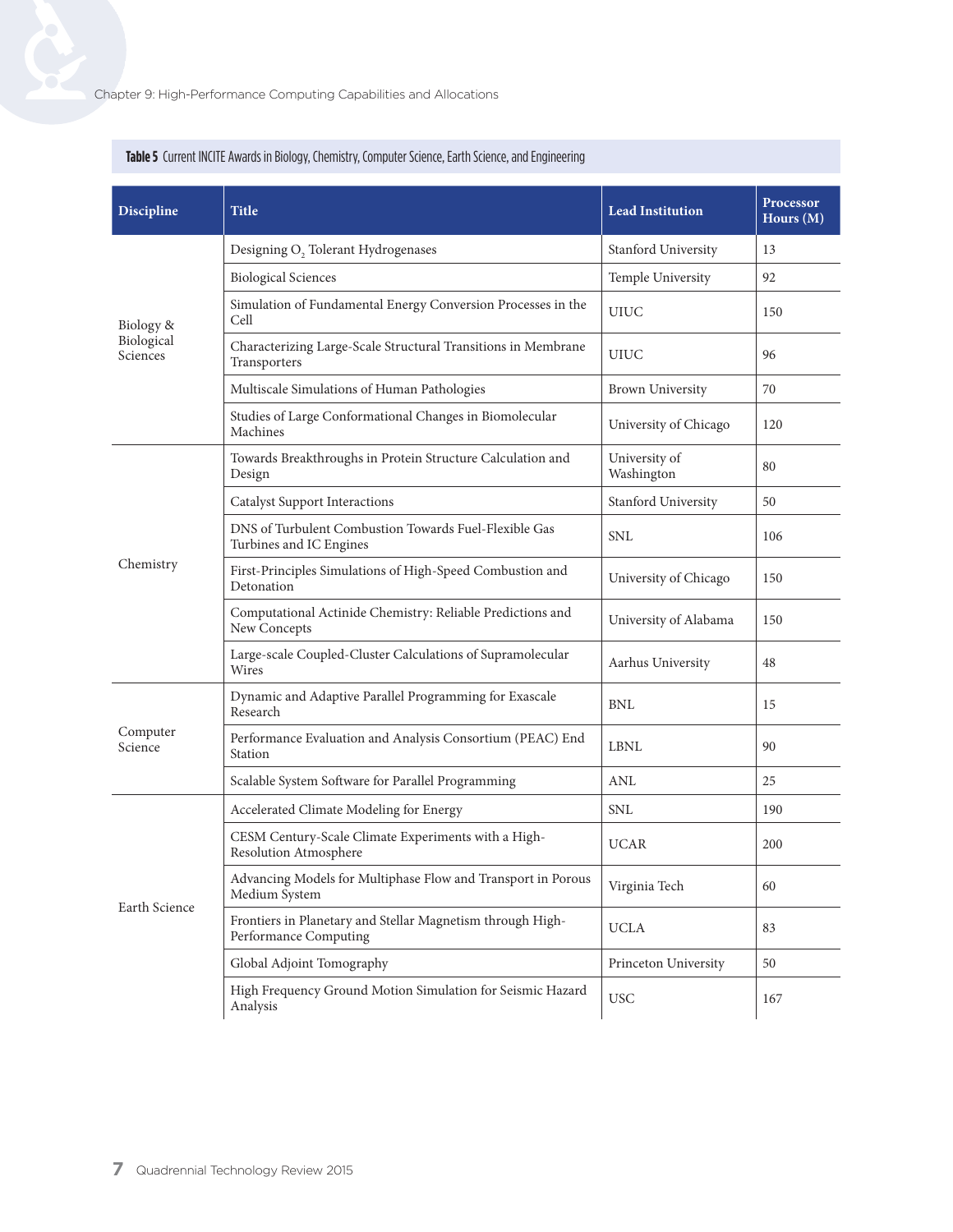| <b>Discipline</b> | <b>Title</b>                                                                               | <b>Lead Institution</b>           | <b>Processor</b><br>Hours $(M)$ |
|-------------------|--------------------------------------------------------------------------------------------|-----------------------------------|---------------------------------|
|                   | Adaptive Detached Eddy Simulation of a High Lift Wing with<br><b>Active Flow Control</b>   | University of Colorado<br>Boulder | 70                              |
|                   | Direct Numerical Simulations and Robust Predictions of Cloud<br><b>Cavitation Collapse</b> | ETH Zürich                        | 88                              |
|                   | DNS/LES of Complex Turbulent Flows                                                         | University of Minnesota           | 100                             |
| Engineering       | High-Fidelity Simulations of Gas Turbine Stages with GPU<br>Acceleration                   | GE Co.                            | 40                              |
|                   | Large Eddy Simulations of Combustor Liner Flows                                            | GE Co.                            | 89                              |
|                   | Large-Eddy Simulation of the Bachalo-Johnson Flow, with<br>Shock-Induced Separation        | Boeing Co.                        | 135                             |
|                   | Parameter Studies of Boussinesq Flows                                                      | LANL                              | 44                              |

#### **Table 5** Current INCITE Awards in Biology, Chemistry, Computer Science, Earth Science, and Engineering, Continued

#### **Table 6** Current INCITE Awards in Materials Science and Physics

| <b>Discipline</b> | <b>Title</b>                                                                             | <b>Lead Institution</b>             | Processor<br>Hours $(M)$ |
|-------------------|------------------------------------------------------------------------------------------|-------------------------------------|--------------------------|
|                   | Computational Spectroscopy of Heterogeneous Interfaces                                   | University of Chicago               | 180                      |
|                   | Innovative Simulations of High-Temperature Superconductors                               | <b>ORNL</b>                         | 60                       |
|                   | Non-covalent Bonding in Complex Molecular Systems with<br>Quantum Monte Carlo            | <b>University College</b><br>London | 148                      |
|                   | Petascale Simulations of Self-Healing Nanomaterials                                      | <b>USC</b>                          | 180                      |
|                   | Predictive and Insightful Calculations of Energy Materials                               | <b>ORNL</b>                         | 50                       |
|                   | Predictive Materials Modeling for Li-Air Battery Systems                                 | <b>ANL</b>                          | 50                       |
|                   | QMC Simulations Database for Predictive Theory and Modeling                              | <b>UIUC</b>                         | 185                      |
|                   | Quantum Monte Carlo Simulations of Hydrogen and Water Ice                                | University of Cambridge             | 80                       |
| Materials Science | Scalable First Principles Calculations for Materials at Finite<br>Temperature            | ORNI.                               | 150                      |
|                   | Simulation of Correlated Electrons for Superconducting<br>Materials                      | <b>UIUC</b>                         | 106                      |
|                   | SiO <sub>2</sub> Fracture: Chemomechanics with a Machine Learning<br>Hybrid QM/MM Scheme | King's College London               | 125                      |
|                   | State-of-the Art Simulations of Liquid Phenomena                                         | Iowa State University               | 200                      |
|                   | Nucleation and Growth of Colloidal Crystals Using Highly<br>Scalable Monte Carlo         | University of Michigan              | 55                       |
|                   | Reactive MD Simulations of Electrochemical Oxide Interfaces at<br>Mesoscale              | <b>ANL</b>                          | 40                       |
|                   | Ab Initio Simulations of Carrier Transports in Organic and<br>Inorganic Nanosystems      | <b>LBNL</b>                         | 25                       |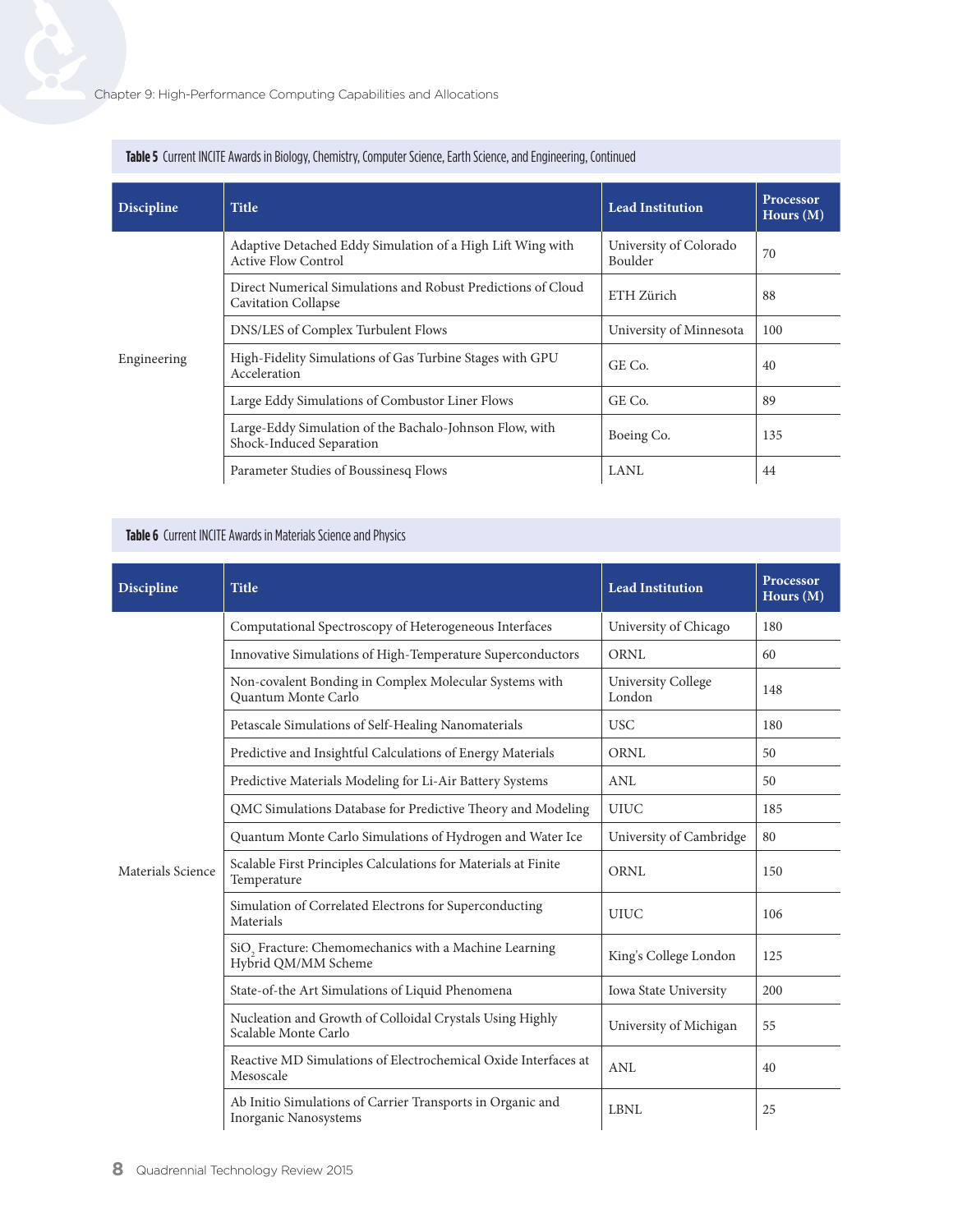| <b>Discipline</b> | <b>Title</b>                                                                      | <b>Lead Institution</b> | Processor<br>Hours (M) |
|-------------------|-----------------------------------------------------------------------------------|-------------------------|------------------------|
|                   | Accelerator Modeling for Discovery                                                | Fermilab                | 60                     |
|                   | Targeting Cancer with High Power Lasers                                           | <b>HZDR</b>             | 57                     |
|                   | Approaching Exascale Models of Astrophysical Explosions                           | Stony Brook University  | 50                     |
|                   | <b>Cosmic Reionization On Computers</b>                                           | Fermilab                | 74                     |
|                   | Petascale Simulation of Magnetorotational Core-Collapse<br>Supernovae             | Caltech                 | 50                     |
|                   | Cosmological Simulations for Large-Scale Sky Surveys                              | <b>ANL</b>              | 160                    |
| Physics           | Quark Flavors and Conserved Charges at Finite Density in the<br>QCD Phase Diagram | University of Houston   | 150                    |
|                   | Nuclear Structure and Nuclear Reactions                                           | <b>ISU</b>              | 204                    |
|                   | Lattice QCD                                                                       | Fermilab                | 280                    |
|                   | High-fidelity Simulation of Tokamak Edge Plasma Transport                         | <b>PPPL</b>             | 270                    |
|                   | Linkages Between Turbulence and Reconnection in Kinetic<br>Plasmas                | <b>LANL</b>             | 60                     |
|                   | Particle Acceleration in Shocks: From Astrophysics to Laboratory<br>In Silico     | <b>LLNL</b>             | 110                    |
|                   | Petascale Simulations of Laser Plasma Interaction Relevant to IFE                 | <b>UCLA</b>             | 90                     |

#### **Table 6** Current INCITE Awards in Materials Science and Physics, Continued

#### Director's Discretionary Programs

Ten percent of the computational time on all SC-ASCR computers is reserved for director's discretionary programs, commonly referred to as DD. Time awarded under DD programs is intended to provide small allocations of computational time for 1-12 month periods, based on the decision of the facility. These projects typically include:

- Exploratory projects designed to demonstrate the potential for HPC to impact a particular science or technology area.
- **Projects aimed at increasing the effectiveness of HPC systems, such as performance benchmarking,** analysis, modeling and scaling studies. Visualization and data analytics for HPC are included in this category.
- Scaling studies for INCITE applications. The INCITE program is designed to support large jobs that use 20% or more of the processors in a given machine. This requires applicants to show that their code is genuinely capable of operating at this scale. Scaling studies are part of this process.
- Industrial Partnerships. The initial interaction with private sector users of HPC often occurs at the level of relatively small simulations. In many cases, the project grows into an ALCC or INCITE application, while in other cases, the response of the partners is to upgrade their own HPC capabilities.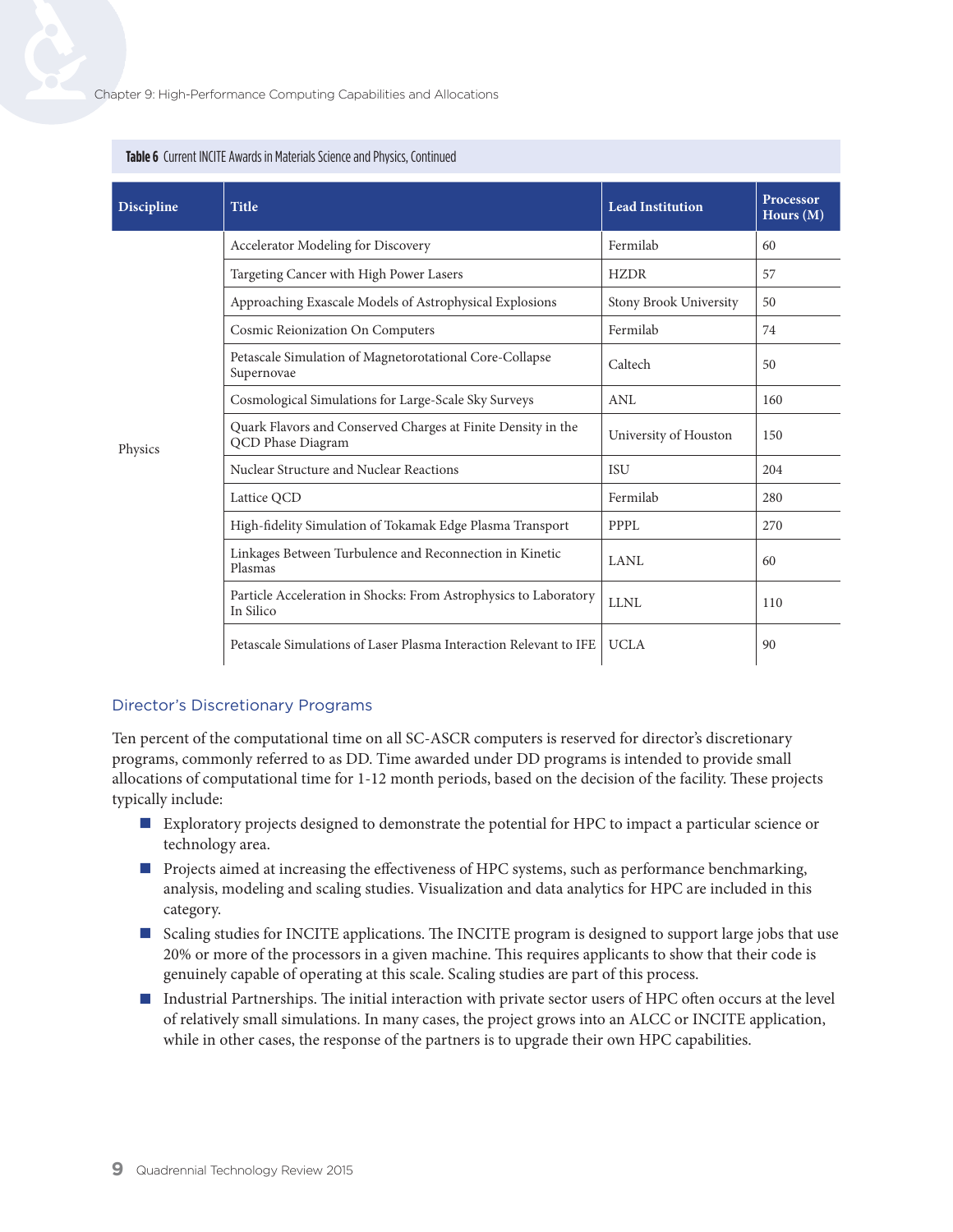#### Allocations to Private Sector Users for FY2015

A measure of the degree to which private companies are using DOE-supported computing resources to advance energy technology and other DOE priorities can obtained by examining the list of allocations for fiscal year 2015. Tables 7, 8, and 9 show the private sector allocations for OLCF, ALCF, and NERSC. These include ALCC, INCITE, ERCAP, and DD allocations. All allocations listed are for non-proprietary research projects designed to yield published scientific results, and the facilities do not charge for the computational time. Computational facilities are available on a cost-recovery basis to support proprietary research.

| Company                      | <b>Title</b>                                                                                                         | <b>Hours Allocated</b><br>(Millions) |
|------------------------------|----------------------------------------------------------------------------------------------------------------------|--------------------------------------|
| Arkema, Inc.                 | High Performance Catalysts in Fluorination of Climate Impacting Fluorogases                                          | 2.0                                  |
| Boeing Co.                   | Exploration Of New Computing Technology For Modeling High Lift Systems Of<br>Commercial Aircraft                     | 3.0                                  |
| Robert Bosch<br>GmbH         | Safety in Numbers: Discovery of New Solid Li-ion Electrolytes                                                        | 60.0                                 |
| Caterpillar, Inc.            | GPU Enhancement of Weld Distortion Prediction                                                                        | 10.5                                 |
| FM Global, Inc.              | CFD Modeling of Industrial Scale Fire Growth and Suppression                                                         | 1.47                                 |
|                              | Cycle-to-Cycle Combustion Variation Modeling                                                                         | 1.47                                 |
| Ford Motor Co.               | Simulating Cyclic Variability in Dilute Internal Combustion Engine Operation                                         | 17.5                                 |
|                              | Tacoma Scalability for INCITE-sized problems                                                                         | 2.940                                |
|                              | Accelerating Design of Complex Fuel Injectors Through Petascale Computing                                            | 46.0                                 |
|                              | Non-icing Surfaces for Cold Climate Wind Turbines                                                                    | 40.0                                 |
| GE Global Research           | Application of High Performance Computing for Simulating Cycle to Cycle<br>Variation in Dual Fuel Combustion Engines | 5.0                                  |
|                              | TACOMA GPU Port (CFD Code Development)                                                                               | 1.5                                  |
|                              | HIPSTAR-G-01 (CFD Code Development)                                                                                  | 10.0                                 |
|                              | Adjoint-Based Techniques for LES                                                                                     | 3.0                                  |
| General Motors Co.           | Multi-Hole Injector Optimization for Spark-ignited Direct-Injection Gasoline<br>Engines                              | 16.47                                |
| Global Foundries<br>US, Inc. | Density Functional Studies of Si/SiGe interface structures                                                           | 5.88                                 |
| HNULL, Inc.                  | Identify Organisms from a Stream of DNA Sequences                                                                    | 2.0                                  |
|                              | Worldwide Flood Maps                                                                                                 | 5.2                                  |
| KatRisk, LLC                 | The Cost of Global Climate Extremes                                                                                  | 2.0                                  |
| NVIDIA Corp.                 | Petascale Cross Correlation                                                                                          | 2.0                                  |

**Table 7** A Complete List of Private Sector Supercomputer Allocations For FY2015 at the Oak Ridge Leadership Computing Facility (OLCF)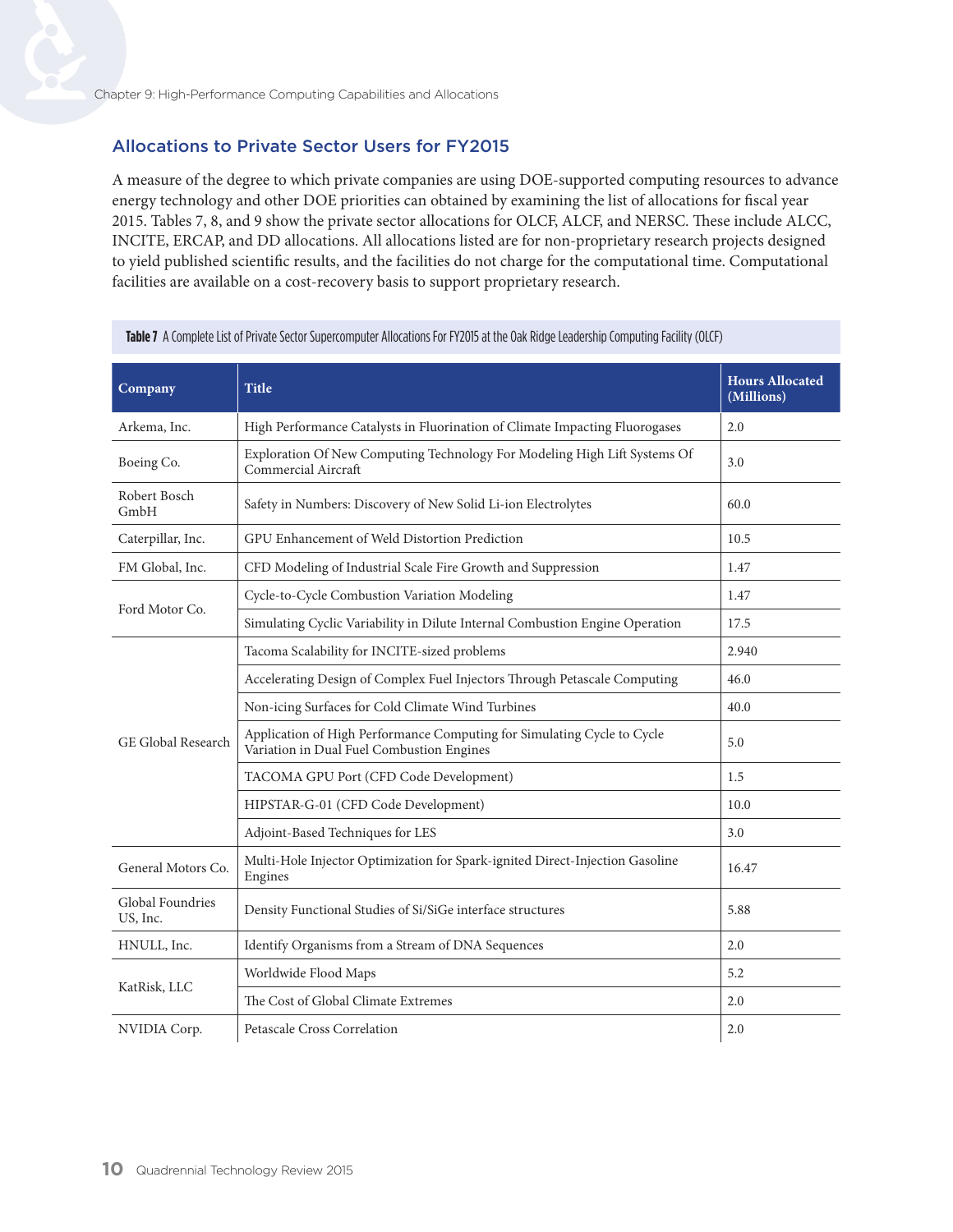| Company                       | <b>Title</b>                                                                                            | <b>Hours Allocated</b><br>(Millions) |
|-------------------------------|---------------------------------------------------------------------------------------------------------|--------------------------------------|
|                               | Disruption of Lamellar Lipid Systems Induced by Small Molecule Permeants                                | 8.0                                  |
| Procter & Gamble              | Assembling and Sustaining the 'Acid Mantle' of the Human Skin Barrier                                   | 75.0                                 |
| Co.                           | Can Supercomputing Help Mechanistic Understanding of a Novel Catalyst for a<br>Strategic Raw Material?  | 3.0                                  |
| Dresser-Rand, Inc.            | Visualization of Tip Injection Phenomena in the near Stall Regime of Transonic Fan<br>Stage             | 2.0                                  |
|                               | Compressible Flow Turbomachinery Optimization: Numerical Tools Advancement                              | 17.0                                 |
| Rolls Royce, Inc.             | HYDRA GPUs Architecture Migration Task I                                                                | 1.0                                  |
| Saudi Aramco Co.              | GPU-Accelerated Large-Scale Basin and Reservoir Simulation                                              | 3.5                                  |
|                               | Tech-X High Performance Conjugate Gradient                                                              | 3.0                                  |
| Tech-X Corp.                  | Extended Magnetohydrodynamic Simulations of Toroidal Fusion Plasmas                                     | 6.0                                  |
| Total USA, Inc.               | Advance computing for Geoscience applications                                                           | 5.0                                  |
| Tennessee Valley<br>Authority | TVA CASL Test Stand - Evaluation of Lower Plenum Flow Anomaly using VERA/<br>Hydra-TH                   | 1.0                                  |
|                               | Next Generation Turbulent Reactive Flow Simulation                                                      | 10.0                                 |
| United<br>Technologies        | Towards Combustor Simulation Using Large Eddy Simulation and Graphical<br>Processing Units              | 3.5                                  |
| Research Center               | High Fidelity Direct Numerical Simulation of Sprays for Realistic Injection<br>Applications in Industry | 1.0                                  |

#### Table 7 A Complete List of Private Sector Supercomputer Allocations For FY2015 at the Oak Ridge Leadership Computing Facility (OLCF), Continued

#### **Table 8** A Complete List of Private Sector Supercomputer Allocations For FY2015 at the Argonne Leadership Computing Facility (ALCF)

| Company                           | <b>Title</b>                                                  | <b>Hours Allocated</b><br>(Millions) |
|-----------------------------------|---------------------------------------------------------------|--------------------------------------|
| Boeing Co.                        | Simulation of a Shock-Boundary-Layer Interaction              | 2.0                                  |
| Cascade<br>Technologies, Inc.     | Combustion Stability in Complex Engineering Flows             | 100                                  |
|                                   | Evaluation of Mesoscale Atmospheric Model for Contrail Cirrus | 9.0                                  |
| <b>CERFACS</b>                    | Upscaling Laws in Premixed Explosions                         | 86                                   |
|                                   | Large scale Combustion Preparatory Access                     | 10                                   |
| Cloud<br>Pharmaceuticals,<br>Inc. | Inverse Design of Molecules and Drugs                         | 2.0                                  |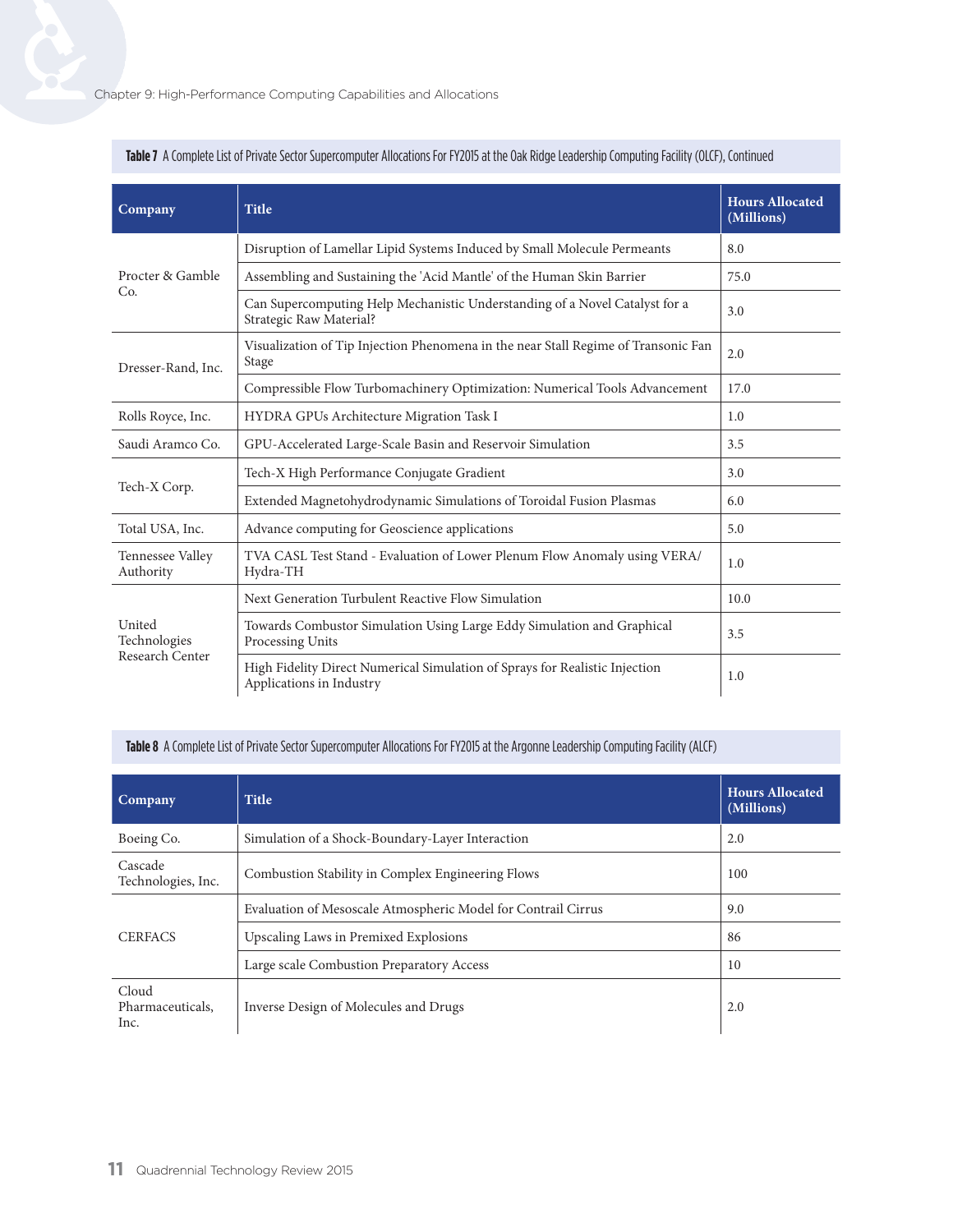| Company                     | <b>Title</b>                                                                         | <b>Hours Allocated</b><br>(Millions) |
|-----------------------------|--------------------------------------------------------------------------------------|--------------------------------------|
|                             | Large Eddy Simulation of SFR Assembly Inlets                                         | 58                                   |
|                             | Large Eddy Simulations of Combustor Liner Flows                                      | 75                                   |
| GE Global Research          | LES Simulation of Fan and Exhaust Aerodynamics & Acoustics for Propulsion<br>Systems | 5.5                                  |
|                             | TACOMA Porting and Scaling Study                                                     | 2.25                                 |
|                             | Towards Petascale First-principles Simulations of Complex Two-phase Flow Systems     | 3.0                                  |
| IBM Corp.                   | LAMMPS Performance Optimization                                                      | 4.0                                  |
| InterX, Inc.                | A Comprehensive Survey of Molecular Interactions at Chemical Accuracy                | 3.0                                  |
| Rolls-Royce<br>Holdings plc | Hydra Test for INCITE Application                                                    | 1.0                                  |
| SGT, Inc.                   | Simulations of Ecosystem Carbon Dynamics in the Conterminous U.S.                    | 2.5                                  |
|                             | Extended Magnetohydrodynamic Simulations for Burning Plasma Experiments              | 2.0                                  |
| Tech-X Corp.                | Vorpal for Laser-Plasma Acceleration                                                 | 0.2                                  |
| Vestas Wind<br>Systems      | LES Investigation of Stability Enhanced Wake Losses on Large Wind Parks              | 12.5                                 |

#### **Table 8** A Complete List of Private Sector Supercomputer Allocations For FY2015 at the Argonne Leadership Computing Facility (ALCF), Continued

#### **Table 9** A Complete List of Private Sector Supercomputer Allocations For FY2015 at the National Energy Research Scientific Computing Center (NERSC)

| Company                                             | <b>Title</b>                                                                                                     | <b>Hours Allocated</b><br>(Thousands) |
|-----------------------------------------------------|------------------------------------------------------------------------------------------------------------------|---------------------------------------|
| <b>ALPEMI</b><br>Consulting, LLC                    | Performance Profiling and Assessment of MFIX Using Trilinos Linear Solvers<br>Versus Using Native Linear Solvers | 100                                   |
| Continuum<br>Dynamics Inc.                          | Advanced Methods for Predicting 3D Unsteady Flows Around Wind Turbine Blades                                     | 5                                     |
| Combustion<br>Research and Flow<br>Technology, Inc. | Innovative Sub-Grid Scale Combustion Modeling for Gas Turbines                                                   |                                       |
| Dynaflow, Inc.                                      | Multiscale Two-Phase Bubbly Flow Modeling                                                                        | 105                                   |
| FAR-TECH Inc.                                       | Interactive Real-time Analysis of Hybrid Kinetic-MHD Simulations with NIMROD                                     | n/a                                   |
|                                                     | Quasi-3D Model of an Electron Cyclotron Resonance Ion Source                                                     | 11,500                                |
|                                                     | Integrated Modeling Tool for Electron-Beam Based Ion-Sources                                                     | 20,000                                |
| General Atomics                                     | Disruption and Disruption Mitigation Simulations                                                                 | 11,500                                |
|                                                     | ITER Plasma Response to ELM Stabilization Coils                                                                  | 425                                   |
|                                                     | NIMROD Project: Extended Magnetohydrodynamic Modeling for Fusion<br>Experiments                                  | 1,200                                 |
|                                                     | Simulation of Magnetically Confined Fusion Plasmas                                                               | 2,750                                 |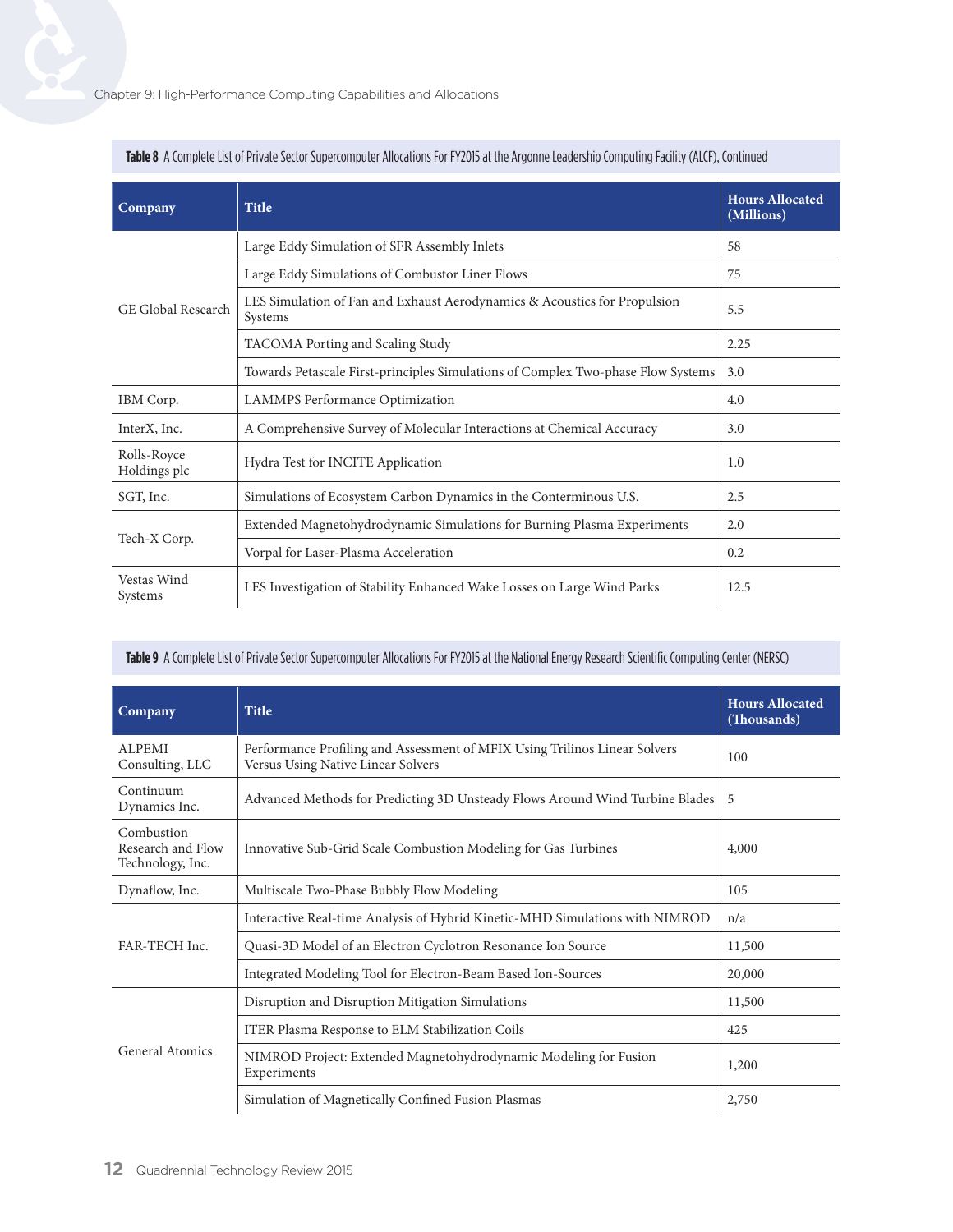**Table 9** A Complete List of Private Sector Supercomputer Allocations For FY2015 at the National Energy Research Scientific Computing Center (NERSC), Continued

| Company                                       | Title                                                                                                                                                    | <b>Hours Allocated</b><br>(Thousands) |
|-----------------------------------------------|----------------------------------------------------------------------------------------------------------------------------------------------------------|---------------------------------------|
| IBM Research -<br>Almaden                     | Understanding the Nature of Atomic Scale Magnetism on Different Surfaces Using<br><b>DFT</b>                                                             | 550                                   |
| I.C. Gomes<br>Consulting &<br>Investment Inc. | Radioactive Beam Facilities and Isotope Production - Target, Shielding, Fragment<br>Separators, Magnetic Spectrometers and Accelerator Studies           | 710                                   |
| Intel Inc.                                    | Massively Parallel Coupled Cluster Methods: Development and Applications                                                                                 | 3,600                                 |
|                                               | Traleika Glacier X-Stack                                                                                                                                 | 10,000                                |
| Lodestar Corp.                                | Edge, SOL and Divertor Modeling                                                                                                                          | 10                                    |
| nanoPrecision<br>Products Inc.                | Robust Optimization of Optics                                                                                                                            | 200                                   |
| <b>Optimal Solutions</b><br>Inc.              | Optimal Production Planning, Sourcing, Distribution and Routing for Complex<br>Energy Intensive Manufacturing Companies Using High Performance Computing | 15                                    |
| QuantumScape<br>Corp.                         | Development of Reactive MD Potentials for Energy Storage Materials                                                                                       | 200                                   |
| SciberQuest, Inc.                             | Petascale Kinetic Simulations in Laboratory and Space Plasmas                                                                                            | 1,600                                 |
| Saudi Arabia Basic<br>Industries Corp.        | Fundamental Investigation of Energy Materials Using DFT Calculations                                                                                     | 1,800                                 |
|                                               | Modeling of Tokamak Plasmas with Large Scale Instabilities                                                                                               | 2,750                                 |
|                                               | Improving Ion Source Antenna Lifetime for the Spallation Neutron Source                                                                                  | 15                                    |
|                                               | Gyrotron Design and Evaluation using New Particle-in-Cell Capability                                                                                     | 1,750                                 |
| Tech-X Corp                                   | Petawatt Lasers for Laser-Plasma Acceleration of Electrons                                                                                               | 100                                   |
|                                               | Parallel Simulation of Electron Cooling Physics and Beam Transport                                                                                       | 2,450                                 |
|                                               | NIMROD Project: Extended Magnetohydrodynamic Modeling for Fusion<br>Experiments                                                                          | 1,000                                 |
|                                               | Modeling of Tokamak Plasmas with Large Scale Instabilities                                                                                               | 2,500                                 |
| Teraflux Corp.                                | Continuous Dynamic Grid Adaptation in Regional and Global Atmospheric Models                                                                             | 150                                   |
| Trinum Research                               | Multiscale Hybrid Simulations of Plasma Systems                                                                                                          | 420                                   |
| United<br>Technologies<br>Research Ctr.       | High Fidelity Direct Numerical Simulation of Sprays for Realistic Injection<br>Applications in Industry                                                  | 230                                   |
| Vertum Partners                               | Assessing Climate Change Effects on Wind Energy                                                                                                          | 4,250                                 |
| Vorcat, Inc.                                  | Development of Vorcat for HPC Cloud-based Complex Energy Applications                                                                                    | 350                                   |
| Woodruff Scientific<br><b>LLC</b>             | CompactTorus Simulation                                                                                                                                  | 250                                   |
|                                               | Resistive MHD Simulations of Disruptions in ITER                                                                                                         | 80                                    |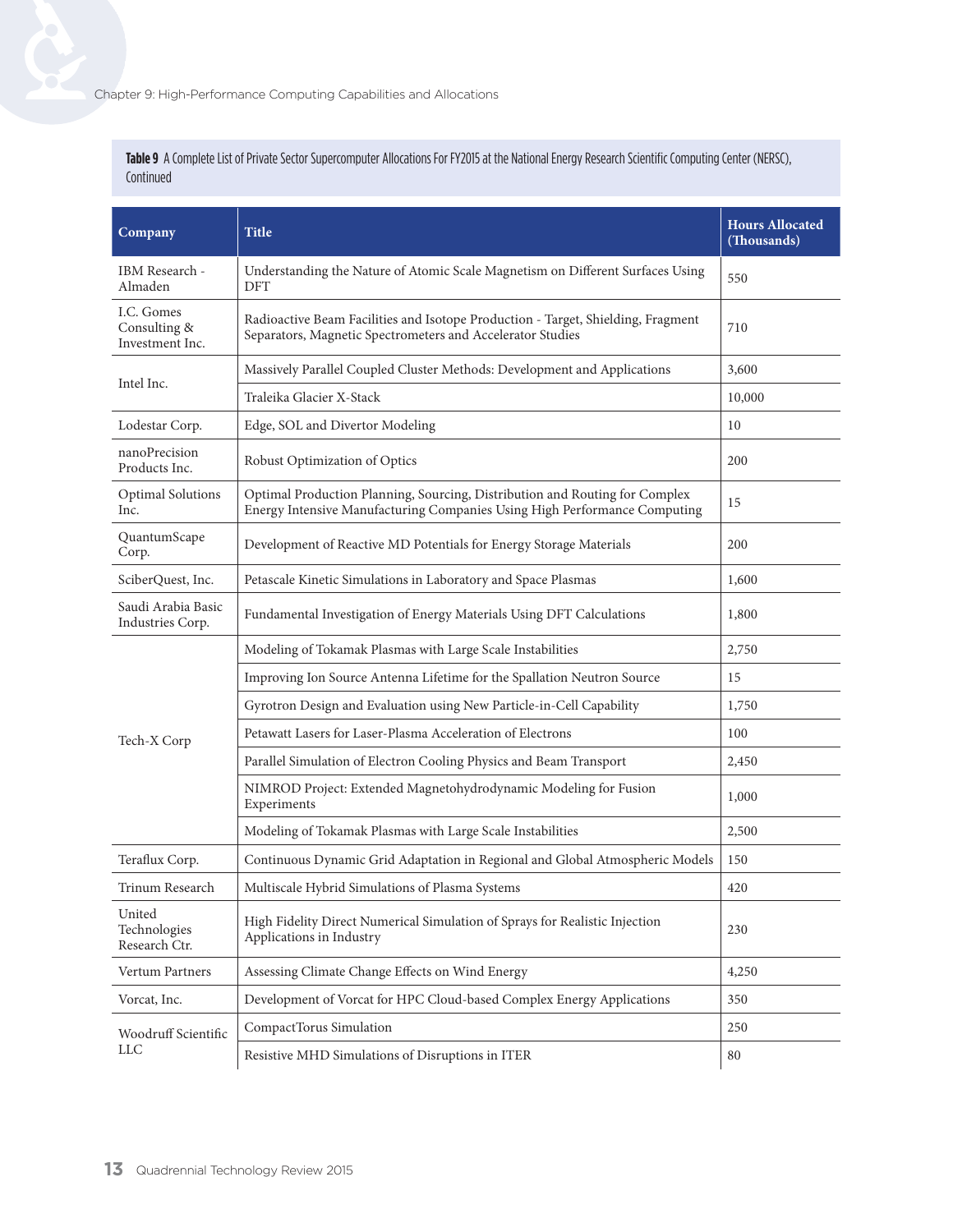#### Scientific Discovery through Advanced Computing (SciDAC)

The Scientific Discovery through Advanced Computing (SciDAC) program was initiated in 2001 as a partnership involving all of the DOE-SC program offices to dramatically accelerate progress in scientific computing in order to deliver breakthrough scientific results. The SciDAC program has two components: institutes and science partnerships. ASCR relies upon the SciDAC Institutes to connect basic research in applied mathematics and computer science to scientific challenges by forming the foundation to address commonalities in multiple and different SciDAC Partnerships. SciDAC Partnerships are targeted collaborations between scientists and applied mathematicians and computer scientists towards specific scientific challenges.

SciDAC institutes are designed to advance computational science by providing intellectual resources in applied mathematics and computer science, expertise in algorithms and methods, and scientific software tools to the scientific community. These resources can then be used to advance scientific discovery through modeling and simulation. The current iteration of the SciDAC program features four institutes, which are funded for FY2011- 2015. While these institutes are led by individual Principle Investigators, their teams include researchers from six national laboratories, 23 universities, and one company. The current institutes are described below:

- 1. The Frameworks, Algorithms, and Scalable Technologies for Mathematics (FASTMath) Institute, led by Lawrence Livermore National Laboratory (LLNL), develops and deploys scalable mathematical algorithms and software tools for reliable simulation of complex physical phenomena. FASTMath provides capabilities in structured and unstructured meshing, linear and non-linear equation solvers, time integrators, variational inequality solvers, and eigensolvers. These capabilities are useful for a wide range of DOE science and energy problems, such as combustion science, climate, fusion, nuclear energy, subsurface science and engineering, and wind energy.
- 2. The Quantification of Uncertainty in Extreme Scale Computations (QUEST) Institute, led by Sandia National Laboratories, develops tools to quantify the uncertainty in large scale simulations. QUEST capabilities include proper characterization of the problem and the input space of available information; local and global sensitivity analysis; adaptive dimensionality and order reduction; forward and inverse propagation of uncertainty; handling of application code failures; missing data; and tolerance of faults in both the hardware/software combination, and in the models. Understanding the uncertainty in simulation results is critical to effectively using these results not only in scientific discovery, but in advanced engineering design.
- 3. The Institute for Sustained Performance, Energy, and Resilience (SUPER), led by Lawrence Berkeley National Laboratory, uses its expertise in compilers and other system tools, performance engineering, energy management, and resilience to ensure that DOE computational scientists can effectively use the capabilities of the DOE's high performance computers.
- 4. The Scalable Data Management, Analysis, and Visualization (SDAV) Institute, led by LBNL, develops tools for data management, data analysis, and data visualization for large-scale computing. These capabilities play a key role in ensuring that the results of scientific computing can be used effectively for both discovery science and advanced engineering.

SciDAC partnerships are designed to enable scientists to conduct complex scientific and engineering computations at a level of fidelity needed to simulate real-world conditions in targeted science application projects. SciDAC partnership projects are co-funded by SC-ASCR and other DOE-SC programs. Through these partnerships, SciDAC-supported researchers pursue computational solutions to challenging problems across the DOE-SC research areas. The FY2015 SciDAC projects are listed in Table 10.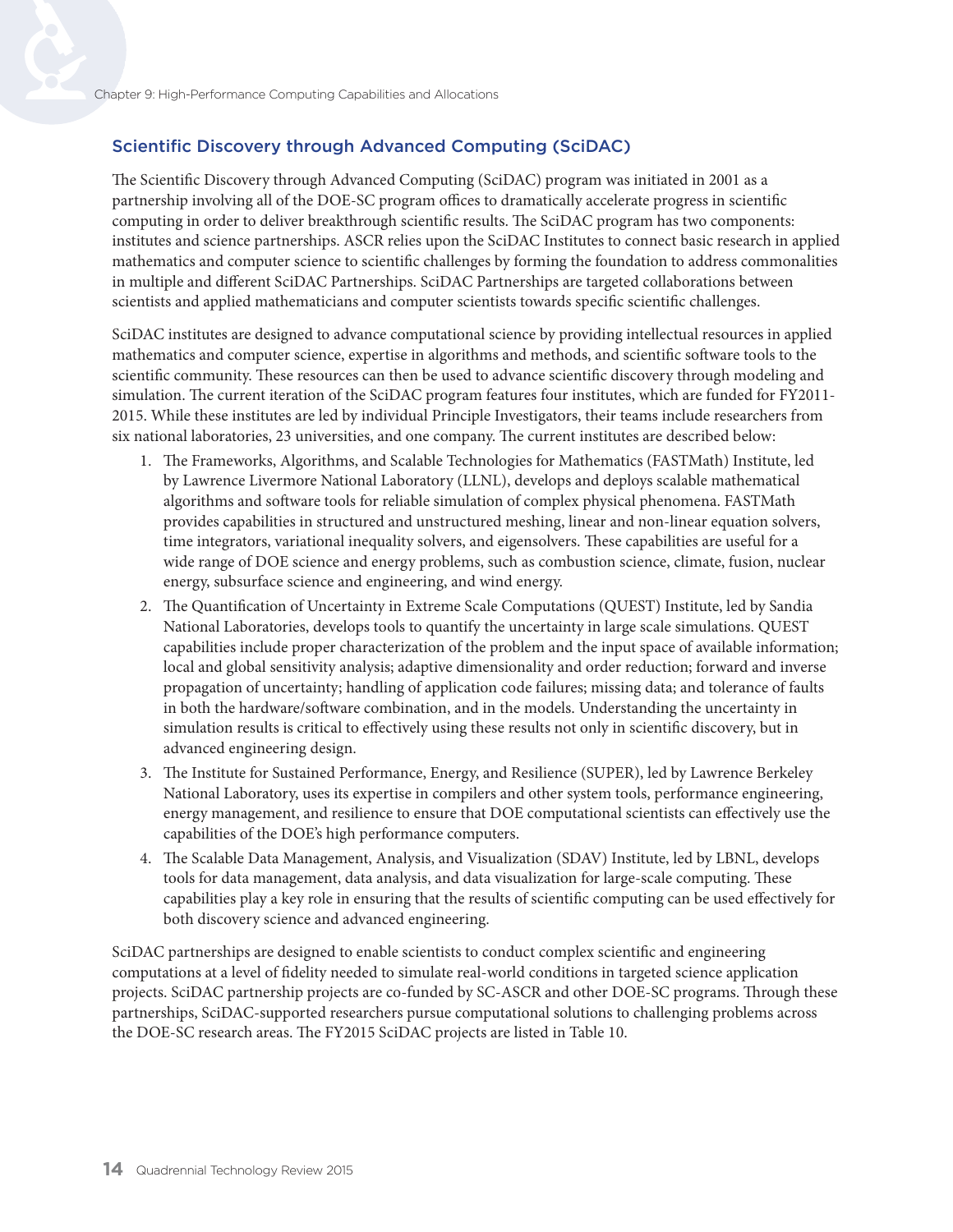#### **Table 10** FY2015 SciDAC Projects

| <b>Office of Science</b><br>Program         | <b>Project Title</b>                                                                                                                                                               | <b>Institution</b>            |
|---------------------------------------------|------------------------------------------------------------------------------------------------------------------------------------------------------------------------------------|-------------------------------|
| <b>Basic Energy</b><br>Sciences             | Advanced Modeling of Ions in Solutions, on Surfaces, and in Biological<br>Environments                                                                                             | Princeton<br>University       |
|                                             | Charge Transfer and Charge Transport in Photoactivated Systems: Developing<br>Electron-Correlated Methods for Excited State Structure and Dynamics in the<br>NWChem Software Suite | U. of Minnesota               |
|                                             | Discontinuous Methods for Accurate, Massively Parallel Quantum Molecular<br>Dynamics: Lithium Ion Interface Dynamics From First Principles                                         | <b>LLNL</b>                   |
|                                             | OSCon -- Optimizing SuperConductor Transport Properties Through Large-Scale<br>Simulation                                                                                          | ANL                           |
|                                             | Scalable Computational Tools for Discovery and Design - Excited State Phenomena<br>in Energy Materials                                                                             | U. of Texas at<br>Austin      |
|                                             | Simulating the Generation, Evolution, and Fate of Electronic Excitations in Molecular<br>and Nanoscale Materials With First Principles Methods                                     | <b>LBNL</b>                   |
|                                             | Predictive Computing for Condensed Matter                                                                                                                                          | <b>UIUC</b>                   |
| Biological and<br>Environmental<br>Research | Multiscale Methods for Accurate, Efficient, and Scale-Aware Models of the Earth<br>System                                                                                          | LBNL                          |
|                                             | Predicting Ice Sheet and Climate Evolution at Extreme Scales (PISCEES)                                                                                                             | LANL/LBNL                     |
| <b>Fusion Energy</b><br>Science             | Advanced Tokamak Modeling (AToM)                                                                                                                                                   | <b>General Atomics</b>        |
|                                             | Center for Edge Physics Simulation (EPSI)                                                                                                                                          | PPPL                          |
|                                             | Plasma Surface Interactions: Bridging from the Surface to the Micron Frontier<br>through Leadership Class Computing                                                                | U. of Tennessee-<br>Knoxville |
| <b>High Energy</b><br>Physics               | Community Project for Accelerator Science and Simulation (ComPASS)                                                                                                                 | Fermilab                      |
|                                             | Exascale Algorithms and Software for Lattice Field Theory                                                                                                                          | Fermilab                      |
|                                             | Computing the Sky: Simulation and Analysis for Cosmological Surveys                                                                                                                | ANL                           |
|                                             | Optimizing HEP Data Management and Analysis Capabilities                                                                                                                           | Fermilab                      |
| Nuclear Physics                             | Computing Properties of Hadrons, Nuclei and Nuclear Matter from Quantum<br>Chromodynamics                                                                                          | <b>BNL</b>                    |
|                                             | Nuclear Computational Low-Energy Initiative (NUCLEI)                                                                                                                               | <b>LANL</b>                   |
|                                             | A Multi-Scale Approach to Nuclear Structure and Reactions: Forming the<br>Computational Bridge between Lattice QCD and Nonrelativistic Many-Body Theory<br>(CalLAT)                | U. of California-<br>Berkeley |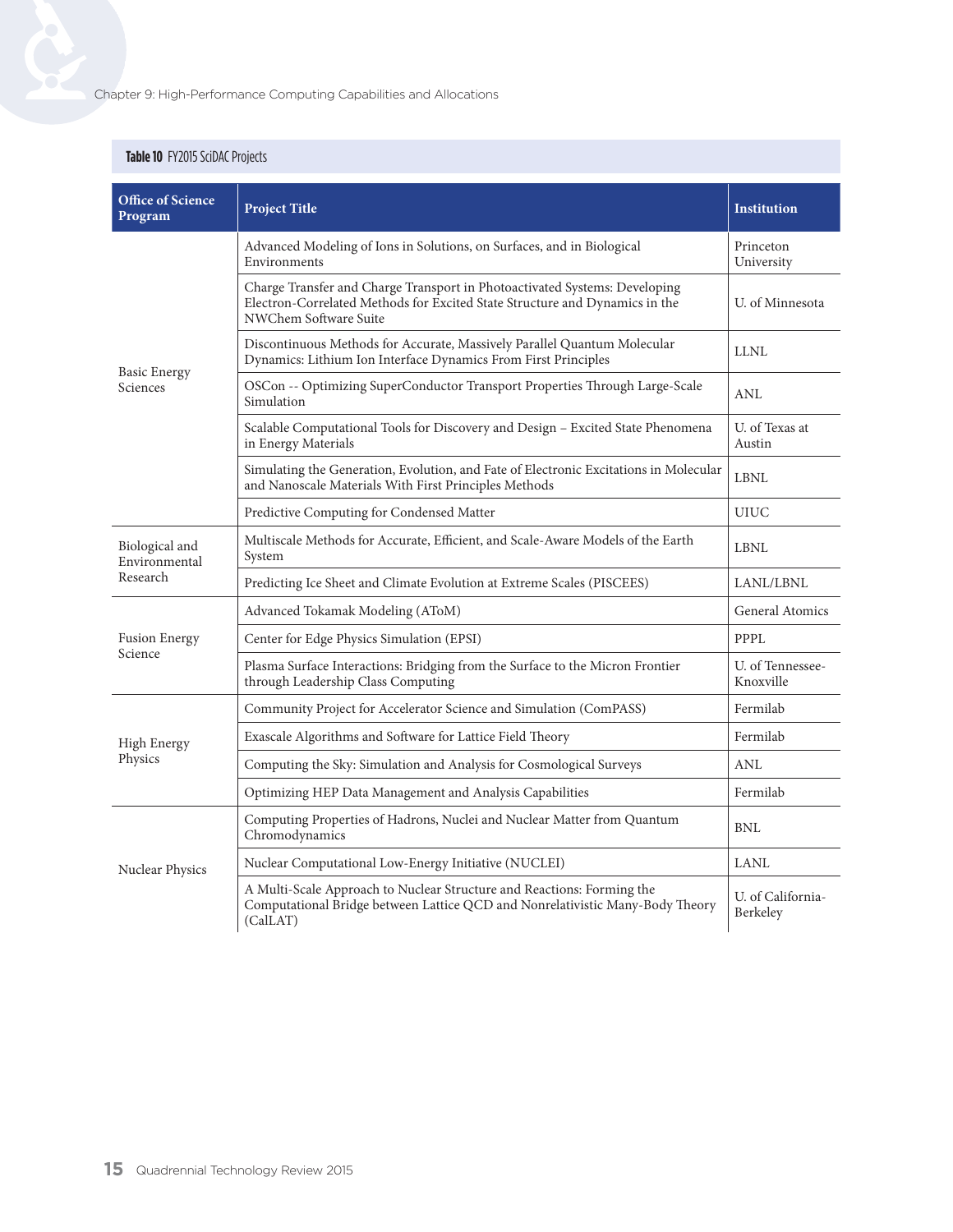#### **Endnotes**

- <sup>1</sup> The Top 500 list is compiled by Erich Strohmaier (NERSC/LBNL), Jack Dongarra (University of Tennessee), Horst Simon (NERSC/LBNL) and Martin Meuer of Prometeus.
- <sup>2</sup> Public Law 108 423 Department of Energy High-End Computing Revitalization Act of 2004. [http://www.gpo.gov/fdsys/pkg/PLAW-](http://www.gpo.gov/fdsys/pkg/PLAW-108publ423/content-detail.html)[108publ423/content-detail.html](http://www.gpo.gov/fdsys/pkg/PLAW-108publ423/content-detail.html)
- <sup>3</sup> Cielo, a NNSA-sponsored supercomputer located at Los Alamos National Laboratory, was officially retired in late 2015. It has been replaced by the Trinity supercomputer (see Table 1). This system is located at Los Alamos National Laboratory and managed and operated by Los Alamos National Laboratory and Sandia National Laboratories under the Alliance for Computing at Extreme Scale partnership.
- <sup>4</sup> Hopper, a production-class computer at the Office of Science's NERSC user facility, was officially retired in December 2015. Cori, the replacement for Hopper, is being delivered in two phases. The first phase became operational in late 2015, and the second phase is expected to be operational in mid-2016.

## Acronyms

| <b>ALCC</b>       | <b>ASCR Leadership Computing Challenge</b>                                                    |
|-------------------|-----------------------------------------------------------------------------------------------|
| <b>ANL</b>        | <b>Argonne National Laboratory</b>                                                            |
| <b>BNL</b>        | Brookhaven National Laboratory                                                                |
| <b>Caltech</b>    | California Institute of Technology                                                            |
| <b>CASL</b>       | Consortium for Advanced Simulation of Light Water<br>Reactors                                 |
| <b>CERFACS</b>    | Centre Européen de Recherche et de Formation Avancée<br>en Calcul Scientifique                |
| <b>CESM</b>       | <b>Community Earth System Model</b>                                                           |
| <b>CFD</b>        | <b>Computational Fluid Dynamics</b>                                                           |
| <b>DD</b>         | Director's Discretion                                                                         |
| <b>DNS</b>        | <b>Direct Numerical Simulation</b>                                                            |
| <b>ETH Zürich</b> | Eidgenössische Technische Hochschule Zürich (Swiss<br>Federal Institute of Technology Zürich) |
| <b>ELM</b>        | Edge-localized mode                                                                           |
| <b>Fermilab</b>   | Fermi National Accelerator Laboratory                                                         |
| <b>GPU</b>        | <b>Graphics Processing Unit</b>                                                               |
| <b>GWU</b>        | George Washington University                                                                  |
| <b>HRRR</b>       | <b>High-Resolution Rapid Refresh</b>                                                          |
| <b>HZDR</b>       | Helmoltz-Zentrum Dresden-Rossendorf                                                           |
| <b>INCITE</b>     | Innovative & Novel Computational Impact on Theory &<br>Experiment                             |
| <b>ISU</b>        | <b>Idaho State University</b>                                                                 |